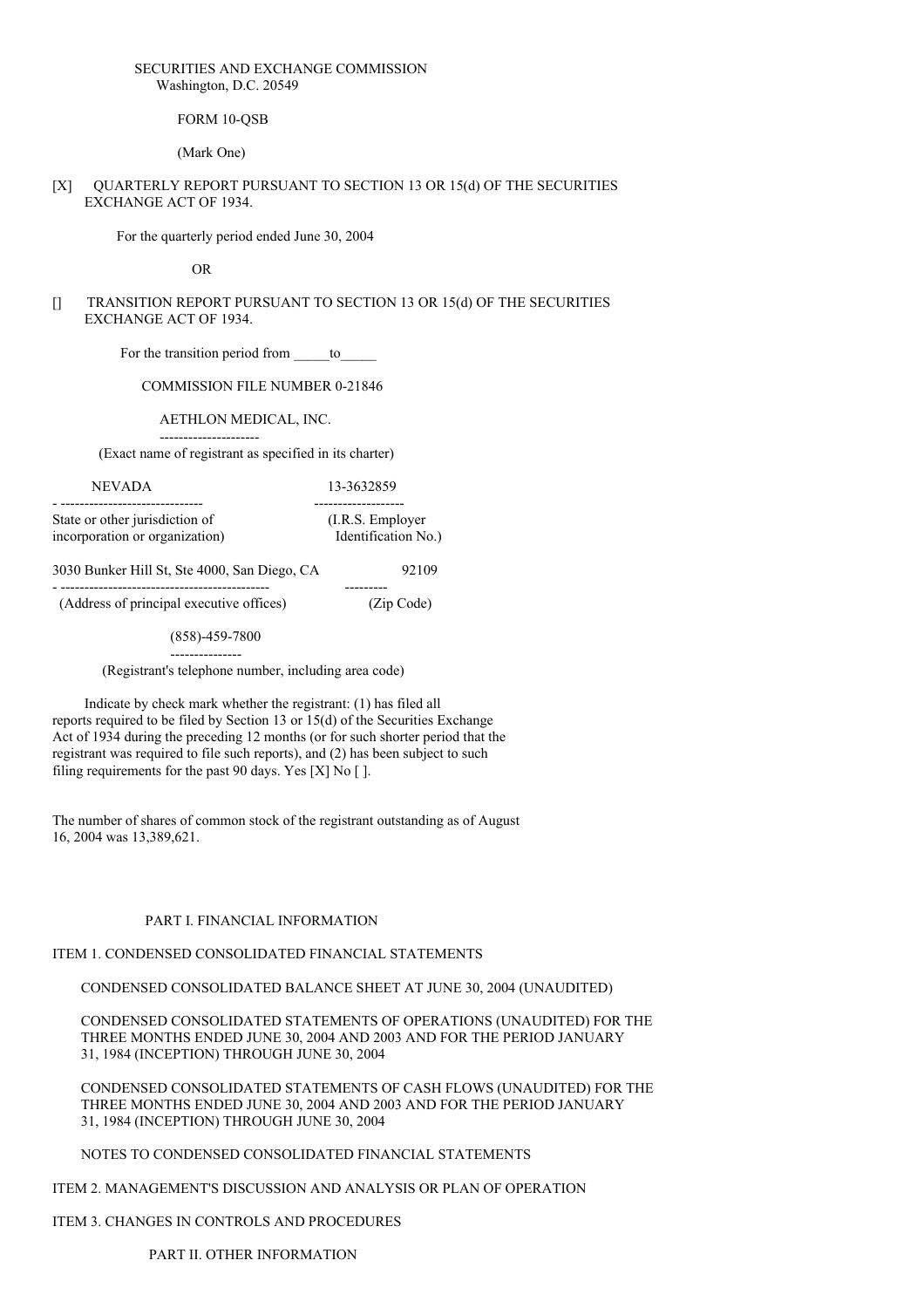## ITEM 1. LEGAL PROCEEDINGS

## ITEM 2. CHANGES IN SECURITIES

## ITEM 3. DEFAULTS UPON SENIOR SECURITIES

# ITEM 4. SUBMISSION OF MATTERS TO A VOTE OF SECURITY HOLDERS

## ITEM 5. OTHER INFORMATION

ITEM 6. EXHIBITS AND REPORTS ON FORM 8-K

 $\overline{2}$ 

## PART I. FINANCIAL INFORMATION

All references to "us", "we", "our" "Aethlon", "Aethlon Medical", or "the Company" refer to Aethlon Medical, Inc., its predecessors and its subsidiaries.

# ITEM 1. CONDENSED CONSOLIDATED FINANCIAL STATEMENTS

## AETHLON MEDICAL, INC. AND SUBSIDIARIES (A Development Stage Company) CONDENSED CONSOLIDATED BALANCE SHEET

|                                                                                                                                                                                                                                      | June 30,<br>2004<br>(Unaudited)                |
|--------------------------------------------------------------------------------------------------------------------------------------------------------------------------------------------------------------------------------------|------------------------------------------------|
| <b>ASSETS</b>                                                                                                                                                                                                                        |                                                |
| Current assets<br>Cash<br>Prepaid expenses                                                                                                                                                                                           | \$349,750<br>35,310<br>385,060                 |
| Property and equipment, net<br>Patents and patents pending, net<br>Other assets                                                                                                                                                      | 16,506<br>231,466<br>20,410                    |
|                                                                                                                                                                                                                                      | \$653,442                                      |
| LIABILITIES AND STOCKHOLDERS' DEFICIT                                                                                                                                                                                                |                                                |
| <b>Current Liabilities</b><br>Accounts payable and accrued<br>liabilities<br>Due to related parties<br>Notes payable<br>Convertible notes payable                                                                                    | \$1,633,314<br>1,617,144<br>487,500<br>125,000 |
|                                                                                                                                                                                                                                      | 3,862,958                                      |
| Commitments and Contingencies                                                                                                                                                                                                        |                                                |
| Stockholders' Deficit<br>Common stock, par value \$0.001 per<br>share; 25,000,000 shares authorized;<br>13,389,621 shares issued<br>and outstanding<br>Additional paid-in capital<br>Deficit accumulated during<br>development stage | 13,390<br>14,403,745<br>(17,626,651)           |
|                                                                                                                                                                                                                                      | (3,209,516)                                    |
|                                                                                                                                                                                                                                      |                                                |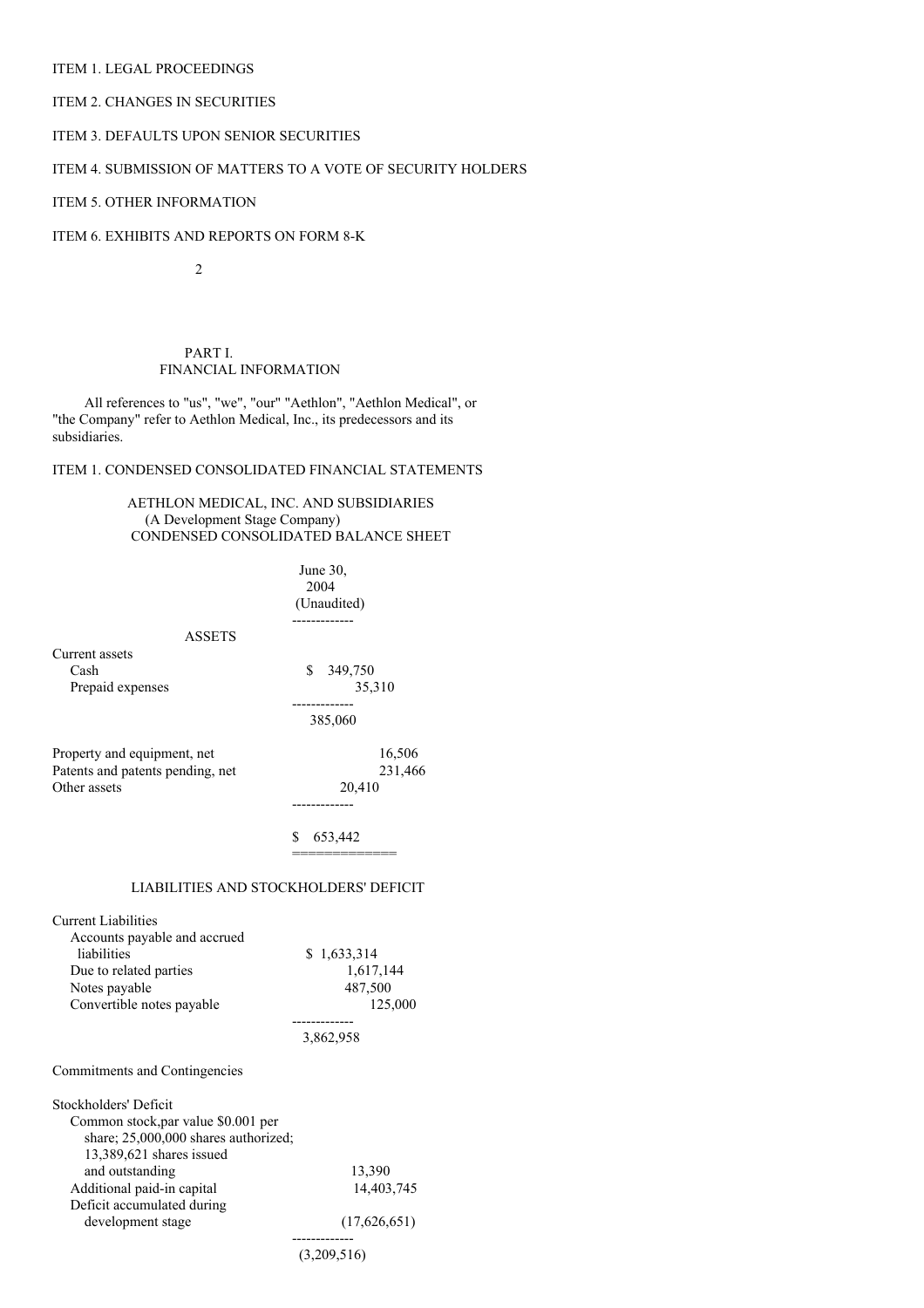------------- \$ 653,442

=============

The accompanying notes are an integral part of these condensed consolidated financial statements.

3

### <TABLE>

AETHLON MEDICAL, INC. AND SUBSIDIARIES (A Development Stage Company) CONDENSED CONSOLIDATED STATEMENTS OF OPERATIONS For the Three Months Ended June 30, 2004 and 2003 and For the Period January 31, 1984 (Inception) Through June 30, 2004

<CAPTION>

| JANUARY 31,<br>1984                |                                                                                                                                                              |  |  |  |  |
|------------------------------------|--------------------------------------------------------------------------------------------------------------------------------------------------------------|--|--|--|--|
|                                    | (INCEPTION)                                                                                                                                                  |  |  |  |  |
|                                    | <b>THROUGH</b>                                                                                                                                               |  |  |  |  |
|                                    | JUNE 30, JUNE 30,<br><b>JUNE 30,</b>                                                                                                                         |  |  |  |  |
|                                    | 2004 2003 2004<br>(unaudited) (unaudited) (unaudited)                                                                                                        |  |  |  |  |
| < S >                              | $\langle C \rangle$ $\langle C \rangle$ $\langle C \rangle$                                                                                                  |  |  |  |  |
| REVENUES                           |                                                                                                                                                              |  |  |  |  |
| Grant income<br>Subcontract income | $\$\quad -\quad \$\quad -\quad \quad \$\quad 1,424,012$                                                                                                      |  |  |  |  |
|                                    | $\frac{1}{2}$ -- 73,746<br>onment -- 73,746<br>Sale of research and development --                                                                           |  |  |  |  |
|                                    | ----------- ------------ ------------<br>$ -$ 1,533,568                                                                                                      |  |  |  |  |
| <b>EXPENSES</b>                    |                                                                                                                                                              |  |  |  |  |
|                                    |                                                                                                                                                              |  |  |  |  |
|                                    |                                                                                                                                                              |  |  |  |  |
|                                    |                                                                                                                                                              |  |  |  |  |
|                                    | Professional fees<br>Payroll and related<br>183,542 102,654 5,754,052<br>General and administrative<br>59,709 78,805 3,542,150<br>Impairment<br>-- 1,231,531 |  |  |  |  |
|                                    | 458,371 236,691 14,509,479                                                                                                                                   |  |  |  |  |
| OPERATING LOSS                     | $(458,371)$ $(236,691)$ $(12,975,911)$                                                                                                                       |  |  |  |  |
| OTHER (INCOME) EXPENSE             |                                                                                                                                                              |  |  |  |  |
|                                    | Interest and other debt expenses 22,968 181,501 4,530,549                                                                                                    |  |  |  |  |
| Interest income                    | $  (17,415)$                                                                                                                                                 |  |  |  |  |
| Other                              | $-137,607$<br>-------- ------------ -------------                                                                                                            |  |  |  |  |
|                                    | 22,968 181,501 4,650,741<br>-------- ------------ ---------                                                                                                  |  |  |  |  |
| NET LOSS                           | $($ \$ 481,339) $($ \$ 418,192) $(17,626,652)$                                                                                                               |  |  |  |  |
|                                    |                                                                                                                                                              |  |  |  |  |
| BASIC AND DILUTED LOSS PER         |                                                                                                                                                              |  |  |  |  |
| COMMON SHARE                       | $(S = 0.04)$ $(S = 0.06)$                                                                                                                                    |  |  |  |  |
|                                    |                                                                                                                                                              |  |  |  |  |
| WEIGHTED AVERAGE NUMBER OF         |                                                                                                                                                              |  |  |  |  |
| COMMON SHARES OUTSTANDING          | 13,389,621 7,316,279                                                                                                                                         |  |  |  |  |
|                                    | ===== ==<br>=====                                                                                                                                            |  |  |  |  |

The accompanying notes are an integral part of these condensed consolidated financial statements.

 $<$ /TABLE>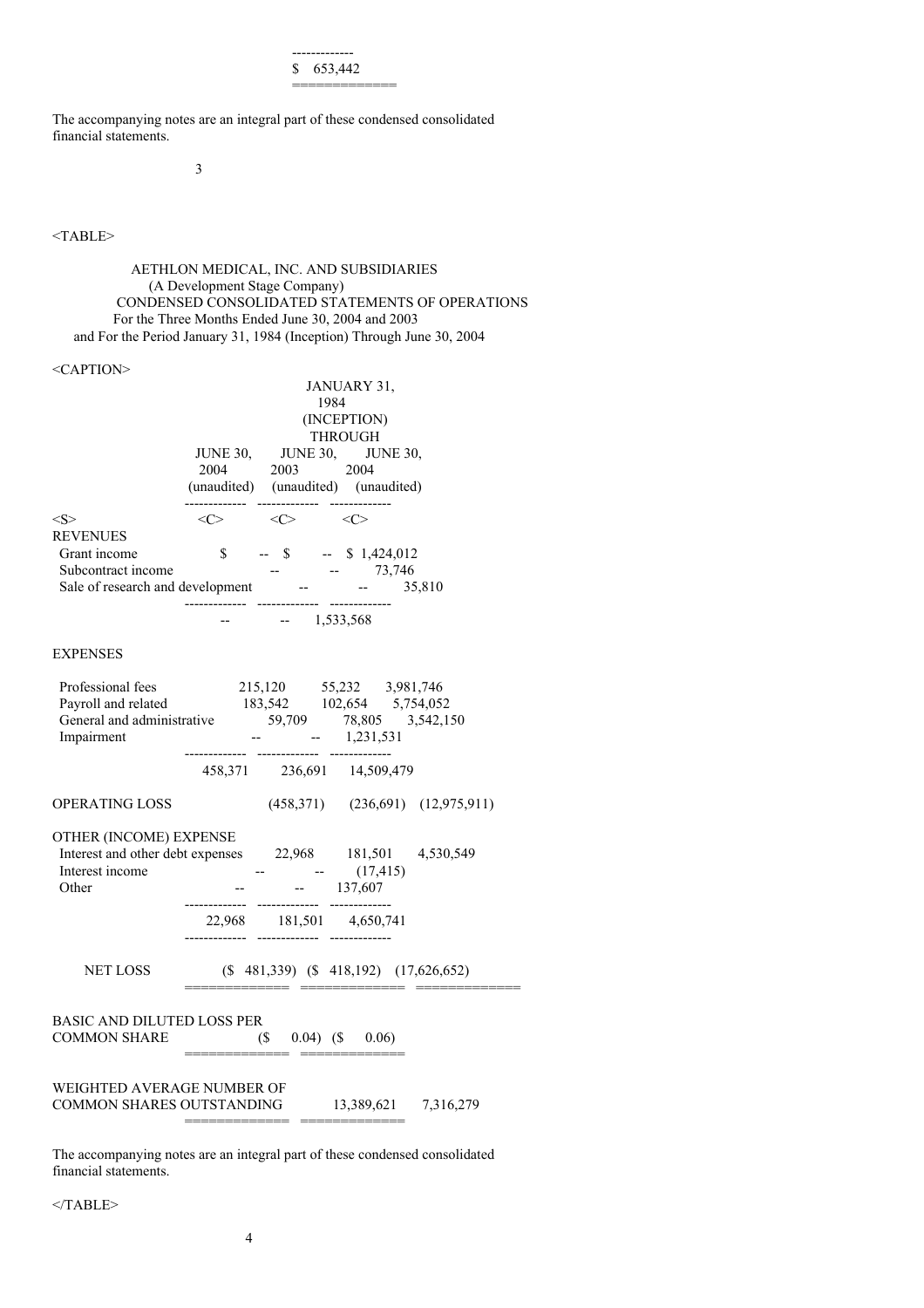## AETHLON MEDICAL, INC. AND SUBSIDIARIES (A Development Stage Company) CONDENSED CONSOLIDATED STATEMENTS OF CASH FLOWS For the Three Months Ended June 30, 2004 and 2003 and For the Period January 31, 1984 (Inception) Through June 30, 2004

## <CAPTION>

|                                                                                                                                                                                                       | June $30$ ,<br>2004                    | Through<br>June 30, June 30,<br>2003 2004<br>(unaudited) (unaudited) (unaudited)<br>------------ ------------ ------------ | January 31, 1984<br>(Inception) |                                                                                                                                                                                                                                                                                                                                                                                                                                                                      |
|-------------------------------------------------------------------------------------------------------------------------------------------------------------------------------------------------------|----------------------------------------|----------------------------------------------------------------------------------------------------------------------------|---------------------------------|----------------------------------------------------------------------------------------------------------------------------------------------------------------------------------------------------------------------------------------------------------------------------------------------------------------------------------------------------------------------------------------------------------------------------------------------------------------------|
| $<\ge$                                                                                                                                                                                                |                                        | $\langle C \rangle$ $\langle C \rangle$ $\langle C \rangle$                                                                |                                 |                                                                                                                                                                                                                                                                                                                                                                                                                                                                      |
| CASH FLOWS FROM OPERATING ACTIVITIES                                                                                                                                                                  |                                        |                                                                                                                            |                                 |                                                                                                                                                                                                                                                                                                                                                                                                                                                                      |
| Net loss                                                                                                                                                                                              |                                        |                                                                                                                            |                                 | $(481,339)$ \$ $(418,192)$ \$ $(17,626,652)$                                                                                                                                                                                                                                                                                                                                                                                                                         |
| Adjustments to reconcile net loss to net cash                                                                                                                                                         |                                        |                                                                                                                            |                                 |                                                                                                                                                                                                                                                                                                                                                                                                                                                                      |
| used in operating activities:                                                                                                                                                                         |                                        |                                                                                                                            |                                 |                                                                                                                                                                                                                                                                                                                                                                                                                                                                      |
| Depreciation and amortization                                                                                                                                                                         |                                        |                                                                                                                            |                                 | 8,135 39,387 918,050<br>-- -- (13,065)                                                                                                                                                                                                                                                                                                                                                                                                                               |
| Gain on sale of property and equipment<br>Fair market value of warrants issued in connection with                                                                                                     |                                        |                                                                                                                            |                                 |                                                                                                                                                                                                                                                                                                                                                                                                                                                                      |
| accounts payable and debt                                                                                                                                                                             |                                        | $-$                                                                                                                        | $-2,715,736$                    |                                                                                                                                                                                                                                                                                                                                                                                                                                                                      |
| Fair market value of common stock, warrants and                                                                                                                                                       |                                        |                                                                                                                            |                                 |                                                                                                                                                                                                                                                                                                                                                                                                                                                                      |
| options issued for services                                                                                                                                                                           |                                        |                                                                                                                            |                                 | 129,000 2,500 2,397,592                                                                                                                                                                                                                                                                                                                                                                                                                                              |
| Beneficial conversion feature of convertible                                                                                                                                                          |                                        |                                                                                                                            |                                 |                                                                                                                                                                                                                                                                                                                                                                                                                                                                      |
| notes payable                                                                                                                                                                                         |                                        | $-150,000$ 809,800                                                                                                         |                                 |                                                                                                                                                                                                                                                                                                                                                                                                                                                                      |
| Impairment of patents and patents pending                                                                                                                                                             |                                        |                                                                                                                            |                                 | <b>Section</b><br>334,304                                                                                                                                                                                                                                                                                                                                                                                                                                            |
| Impairment of goodwill                                                                                                                                                                                |                                        |                                                                                                                            | $-897,227$                      |                                                                                                                                                                                                                                                                                                                                                                                                                                                                      |
| Deferred compensation forgiven                                                                                                                                                                        |                                        |                                                                                                                            |                                 | $-217,223$                                                                                                                                                                                                                                                                                                                                                                                                                                                           |
| Changes in operating assets and liabilities:                                                                                                                                                          |                                        |                                                                                                                            |                                 |                                                                                                                                                                                                                                                                                                                                                                                                                                                                      |
| Prepaid expenses                                                                                                                                                                                      |                                        | $(29,728)$ -- 126,227                                                                                                      |                                 |                                                                                                                                                                                                                                                                                                                                                                                                                                                                      |
| Other assets                                                                                                                                                                                          |                                        |                                                                                                                            |                                 | (5) -- $(20,410)$<br>44,933 12,128 1,817,604                                                                                                                                                                                                                                                                                                                                                                                                                         |
| Accounts payable and accrued liabilities                                                                                                                                                              |                                        |                                                                                                                            |                                 |                                                                                                                                                                                                                                                                                                                                                                                                                                                                      |
| Due to related parties                                                                                                                                                                                | ------------ ------------ ------------ | $(56,313)$ $60,506$ $1,617,144$                                                                                            |                                 |                                                                                                                                                                                                                                                                                                                                                                                                                                                                      |
| Net cash used in operating activities                                                                                                                                                                 |                                        |                                                                                                                            |                                 | $(385,317)$ $(153,671)$ $(5,809,220)$                                                                                                                                                                                                                                                                                                                                                                                                                                |
| CASH FLOWS FROM INVESTING ACTIVITIES<br>Purchases of property and equipment<br>Acquisition of patents and patents pending<br>Proceeds from sale of property and equipment<br>Cash of acquired company |                                        |                                                                                                                            |                                 | $(2,052)$ $(2,661)$ $(216,218)$<br>$  (352,833)$<br>17,065<br>$\frac{1}{2} \frac{1}{2} \frac{1}{2} \frac{1}{2} \frac{1}{2} \frac{1}{2} \frac{1}{2} \frac{1}{2} \frac{1}{2} \frac{1}{2} \frac{1}{2} \frac{1}{2} \frac{1}{2} \frac{1}{2} \frac{1}{2} \frac{1}{2} \frac{1}{2} \frac{1}{2} \frac{1}{2} \frac{1}{2} \frac{1}{2} \frac{1}{2} \frac{1}{2} \frac{1}{2} \frac{1}{2} \frac{1}{2} \frac{1}{2} \frac{1}{2} \frac{1}{2} \frac{1}{2} \frac{1}{2} \frac{$<br>10,728 |
| Net cash used in investing activities<br>(continued)                                                                                                                                                  |                                        |                                                                                                                            |                                 | $(2,052)$ $(2,661)$ $(541,258)$                                                                                                                                                                                                                                                                                                                                                                                                                                      |

5

The accompanying notes are an integral part of these condensed consolidated financial statements.

## $<$ /TABLE>

# <TABLE>

AETHLON MEDICAL, INC. AND SUBSIDIARIES (A Development Stage Company) CONDENSED CONSOLIDATED STATEMENTS OF CASH FLOWS For the Three Months Ended June 30, 2004 and 2003 and For the Period January 31, 1984 (Inception) Through June 30, 2004

### <CAPTION>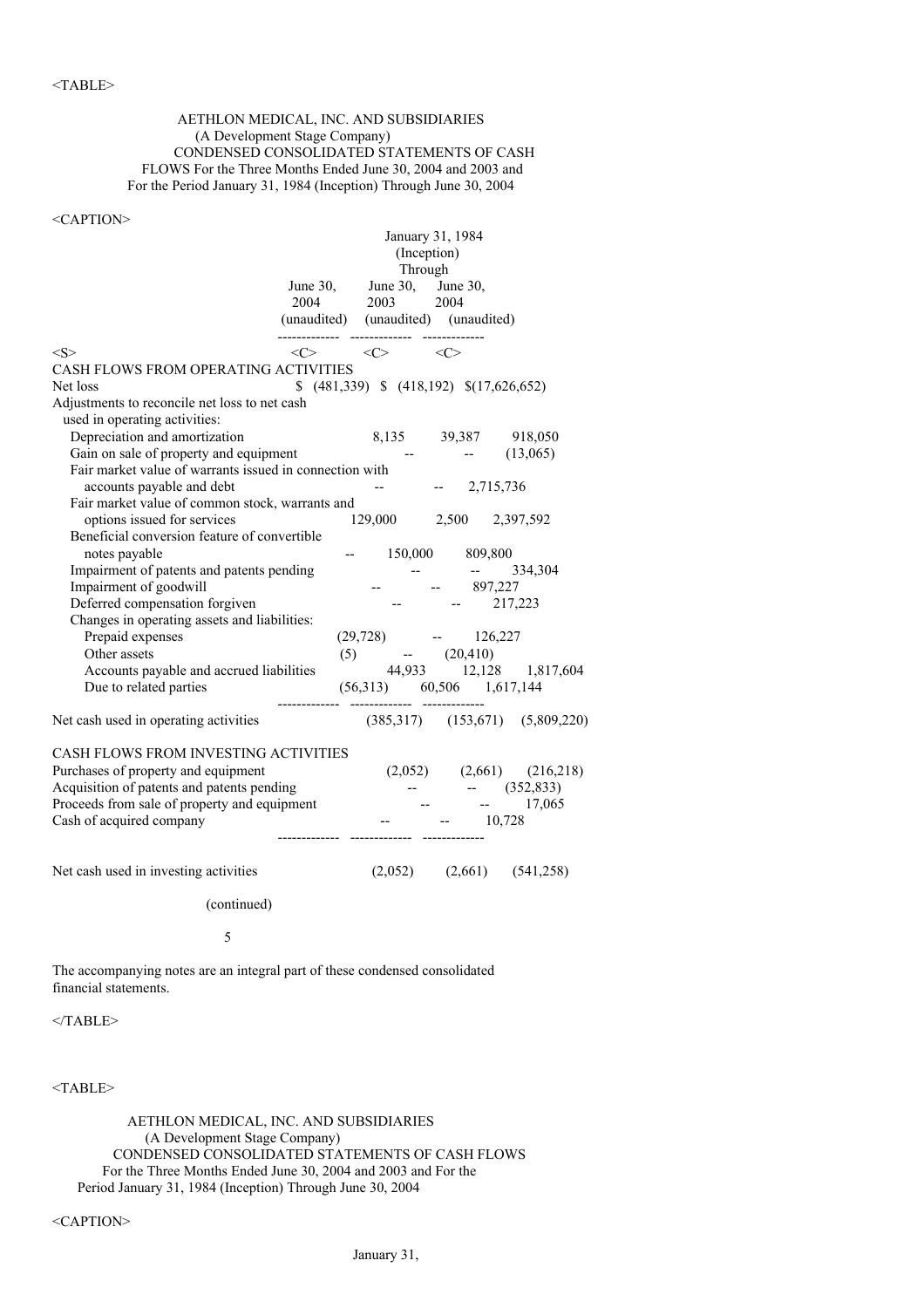|                                                                          |                                     |                                                             | 1984        |                         |  |
|--------------------------------------------------------------------------|-------------------------------------|-------------------------------------------------------------|-------------|-------------------------|--|
|                                                                          |                                     |                                                             | (Inception) |                         |  |
|                                                                          |                                     |                                                             | Through     |                         |  |
|                                                                          |                                     | June 30, June 30, June 30,                                  |             |                         |  |
|                                                                          |                                     | 2004 2003 2004                                              |             |                         |  |
|                                                                          | (unaudited) (unaudited) (unaudited) |                                                             |             |                         |  |
| < S >                                                                    |                                     | $\langle C \rangle$ $\langle C \rangle$ $\langle C \rangle$ |             |                         |  |
| CASH FLOWS FROM FINANCING ACTIVITIES                                     |                                     |                                                             |             |                         |  |
| Proceeds from issuance of notes payable $\qquad$ \$ -- \$ -- \$1,480,000 |                                     |                                                             |             |                         |  |
| Principal payments of notes payable $(12,500)$ $(160,000)$ $(37,500)$    |                                     |                                                             |             |                         |  |
| Proceeds from issuance of convertible notes payable -- 150,000 833,000   |                                     |                                                             |             |                         |  |
| Net proceeds from issuance of common stock 748,000 160,000 4,424,728     |                                     |                                                             |             |                         |  |
|                                                                          |                                     |                                                             |             |                         |  |
| Net cash provided by financing activities 735,500 150,000 6,700,228      |                                     |                                                             |             |                         |  |
|                                                                          |                                     |                                                             |             |                         |  |
| NET (DECREASE) INCREASE IN CASH                                          |                                     |                                                             |             | 348,131 (6,332) 349,750 |  |
| CASH - beginning of period                                               |                                     | $1,619$ $6,332$                                             |             |                         |  |
|                                                                          |                                     |                                                             |             |                         |  |
| CASH - end of period                                                     |                                     | $$349,750$ $$ $349,750$                                     |             |                         |  |
|                                                                          |                                     |                                                             |             |                         |  |

The accompanying notes are an integral part of these condensed consolidated financial statements.

6

 $<$ /TABLE>

### AETHLON MEDICAL, INC. AND SUBSIDIARIES (A Development Stage Company) NOTES TO CONDENSED CONSOLIDATED FINANCIAL STATEMENTS June 30, 2004

## NOTE 1. NATURE OF BUSINESS AND BASIS OF PRESENTATION

We are a development stage therapeutic device company focused on expanding the applications of our Hemopurifier (TM) platform technology, which is designed to rapidly reduce the presence of infectious viruses and other toxins from human blood. In this regard, our core focus is the development of therapeutic devices that treat HIV/AIDS, Hepatitis-C, and pathogens targeted as potential biological warfare agents. In pre-clinical testing, we have published that our HIV-Hemopurifier removed 55% of HIV from human blood in three hours and in excess of 85% of HIV in twelve hours. Additionally, the HIV-Hemopurifier captured 90% of gp120, a toxic protein that depletes human immune cells, during a one-hour pre-clinical blood study. We have also published pre-clinical blood studies of our HCV-Hemopurifier, which documented the ability to capture 58% of the Hepatitis-C virus from infected blood in two hours.

The Company is in the development stage on the Hemopurifier and significant research and testing are still needed to reach commercial viability. Any resulting medical device or process will require approval by the U.S. Food and Drug Administration ("FDA"), and the Company has not yet begun efforts to obtain FDA approval on its current lead product candidate, which may take several years. Since many of the Company's patents were issued in the 1980's, they are scheduled to expire in the near future. Thus, such patents may expire before FDA approval, if any, is obtained.

The Company is classified as a development stage enterprise under accounting principles generally accepted in the United States ("GAAP"), and has not generated revenues from its principal operations.

The Company's common stock is quoted on the Over-the-Counter Bulletin Board of the National Association of Securities Dealers under the symbol "AEMD".

The accompanying unaudited condensed consolidated financial statements of Aethlon Medical, Inc. (the "Company") have been prepared in accordance with GAAP for interim financial information and with the instructions to Form 10-QSB. Accordingly, they do not include all of the information and footnotes required by GAAP for complete financial statements. In the opinion of management, all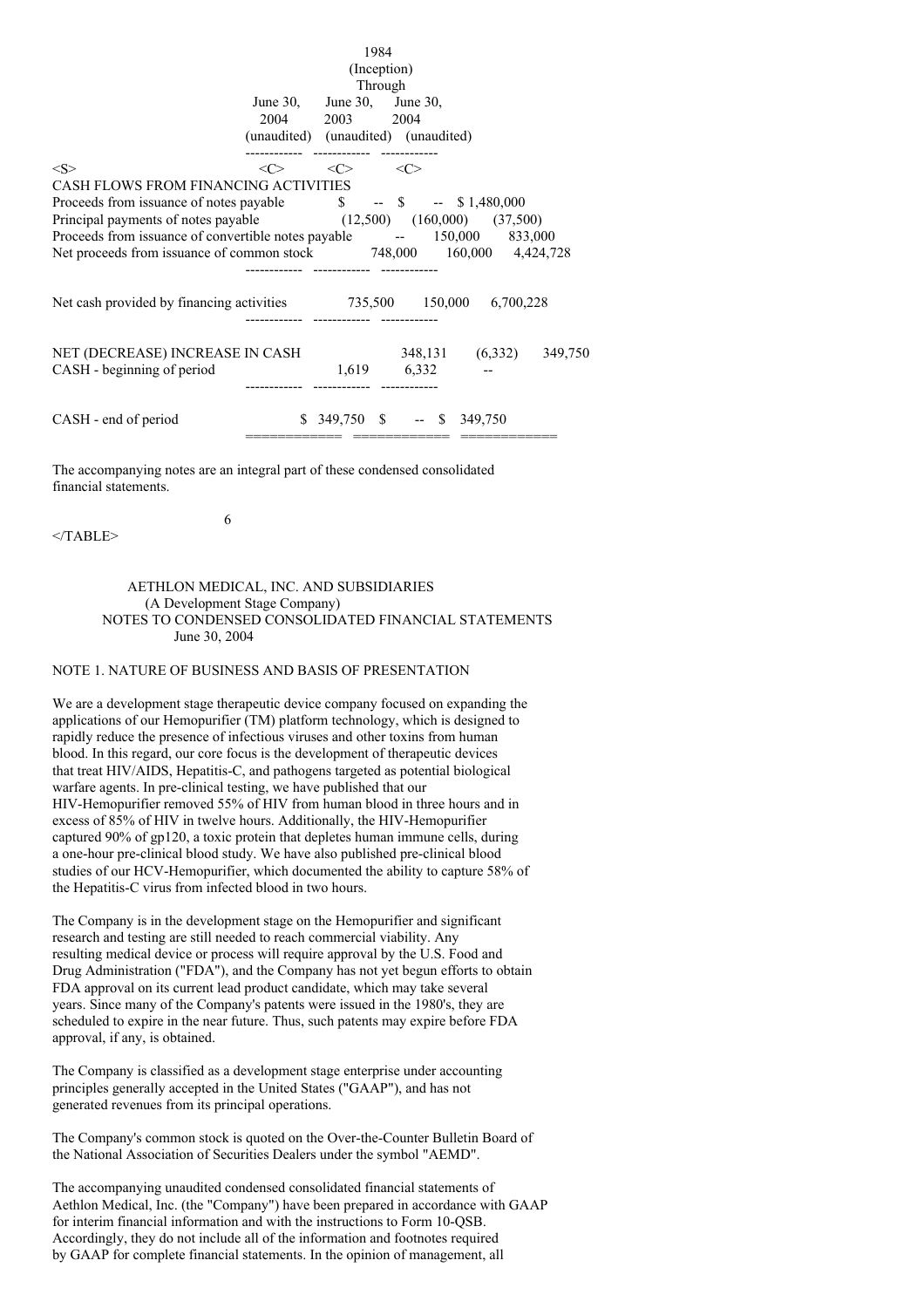adjustments (consisting of normal recurring adjustments) considered necessary for a fair presentation have been included. Operating results for the three-month period ended June 30, 2004 are not necessarily indicative of the results that may be expected for the year ending March 31, 2005. For further information, refer to the Company's Annual Report on Form 10-KSB for the year ended March 31, 2004, which includes audited financial statements and footnotes as of and for the years ended March 31, 2004 and 2003.

## NOTE 2. SUMMARY OF SIGNIFICANT ACCOUNTING POLICIES

The summary of significant accounting policies of the Company presented below is designed to assist the reader in understanding the Company's consolidated financial statements. Such financial statements and related notes are the representations of Company management, who is responsible for their integrity and objectivity. These accounting policies conform to GAAP in all material respects, and have been consistently applied in preparing the accompanying condensed consolidated financial statements.

## PRINCIPLES OF CONSOLIDATION

- ---------------------------

The accompanying condensed consolidated financial statements include the accounts of Aethlon Medical, Inc. and its legal wholly-owned subsidiaries Aethlon, Inc., Hemex, Inc. and Cell Activation, Inc. ("Cell") (collectively hereinafter referred to as the "Company"). All significant intercompany balances and transactions have been eliminated in consolidation.

7

## AETHLON MEDICAL, INC. AND SUBSIDIARIES (A Development Stage Company) NOTES TO CONDENSED CONSOLIDATED FINANCIAL STATEMENTS June 30, 2004

#### STOCK BASED COMPENSATION

- ------------------------

At June 30, 2004, the Company has two stock-based employee compensation plans. The Company accounts for those plans under the recognition and measurement principles of Accounting Principles Board Opinion No. 25, "Accounting for Stock Issued to Employees" ("APB 25"), and related Interpretations.

No stock-based employee compensation cost is reflected in net loss, as all options granted under those plans had an exercise price equal to the market value of the underlying common stock on the date of grant. The following table illustrates the effect on net income and earnings per share if the Company had applied the fair value recognition provisions of Statement of Financial Accounting Standards No. 123, "Accounting for Stock-Based Compensation," as amended to stock-based employee compensation.

|                                                                                              | 2004 | 2003                     |
|----------------------------------------------------------------------------------------------|------|--------------------------|
|                                                                                              |      |                          |
| Net loss:                                                                                    |      |                          |
| As reported                                                                                  |      | $$(481,339) \$(418,192)$ |
| Deduct: Total stock-based employee compensation<br>expense determined under fair value based |      |                          |
| method for all awards                                                                        |      | (13,000)<br>---------    |
| Pro forma                                                                                    |      | $$(481,339) \$(431,192)$ |
| Basic and diluted net loss per share:                                                        |      |                          |
| As reported                                                                                  | S    | $(0.04)$ \$ $(0.06)$     |
| Pro forma                                                                                    |      | \$ (0.04) \$ (0.06)      |
|                                                                                              |      |                          |

### LOSS PER COMMON SHARE

- ---------------------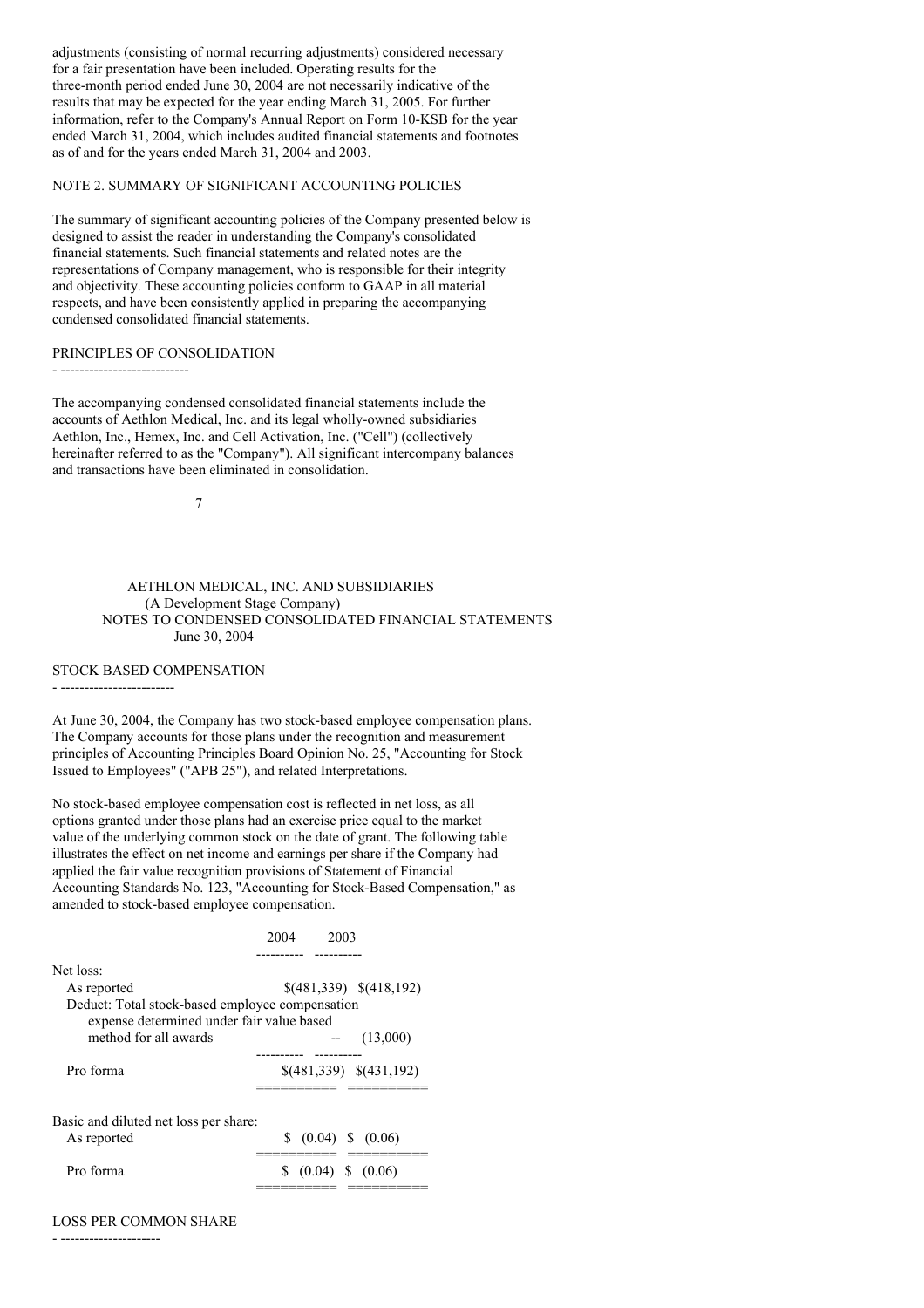Loss per common share is based on the weighted average number of shares of common stock and common stock equivalents outstanding during the year in accordance with Statement of Financial Accounting Standards No. 128, "Earnings per Share."

Securities that could potentially dilute basic loss per share (prior to their conversion, exercise or redemption) were not included in the diluted-loss-per-share computation because their effect is anti-dilutive.

## CRITICAL ACCOUNTING POLICIES

The preparation of financial statements and related disclosures in conformity with accounting principles generally accepted in the United States of America requires us to make judgments, assumptions and estimates that affect the amounts reported in the consolidated financial statements and the accompanying notes. The amounts of assets and liabilities reported on our balance sheet and the amounts of revenues and expenses reported for each of our fiscal periods are affected by estimates and assumptions, which are used for, but not limited to, the accounting for the issuance of various equity instruments and convertible notes payable. Actual results could differ from these estimates. The following critical accounting policies are significantly affected by judgments, assumptions and estimates used in the preparation of the consolidated financial statements:

8

AETHLON MEDICAL, INC. AND SUBSIDIARIES (A Development Stage Company) NOTES TO CONDENSED CONSOLIDATED FINANCIAL STATEMENTS June 30, 2004

## ACCOUNTING FOR TRANSACTIONS INVOLVING STOCK COMPENSATION

Financial Accounting Standards Board ("FASB") Interpretation No. 44 ("FIN 44"), "ACCOUNTING FOR CERTAIN TRANSACTIONS INVOLVING STOCK COMPENSATION, AN INTERPRETATION OF APB 25" clarifies the application of APB 25 for (a) the definition of employee for purposes of applying APB 25, (b) the criteria for determining whether a plan qualifies as a noncompensatory plan, (c) the accounting consequence for various modifications to the terms of a previously fixed stock option or award, and (d) the accounting for an exchange of stock compensation awards in a business combination. FIN 44 is effective July 1, 2000, but certain provisions cover specific events that occur after either December 15, 1998, or January 12, 2000.

Under Accounting Principles Board Opinion No. 25, "ACCOUNTING FOR STOCK ISSUED TO EMPLOYEES," compensation expense is the excess, if any, of the estimated fair value of the stock at the grant date or other measurement date over the amount an employee must pay to acquire the stock. Compensation expense, if any, is recognized over the applicable service period, which is usually the vesting period.

Statement of Financial Accounting Standards ("SFAS") 123, "ACCOUNTING FOR STOCK-BASED COMPENSATION," if fully adopted, changes the method of accounting for employee stock-based compensation plans to the fair value based method. For stock options and warrants, fair value is estimated using an option pricing model that takes into account the stock price at the grant date, the exercise price, the expected life of the option or warrant, stock volatility and the annual rate of quarterly dividends. Compensation expense, if any, is recognized over the applicable service period, which is usually the vesting period. The adoption of the accounting methodology of SFAS 123 is optional and we have elected to continue accounting for stock-based compensation issued to employees using APB 25; however, pro forma disclosures, as we adopted the cost recognition requirement under SFAS 123, are required to be presented.

SFAS 148, "ACCOUNTING FOR STOCK-BASED COMPENSATION - TRANSITION AND DISCLOSURE, AN AMENDMENT OF FASB STATEMENT NO. 123," was issued in December 2002 and is effective for fiscal years ending after December 15, 2002. SFAS 148 provides alternative methods of transition for a voluntary change to the fair value based method of accounting for stock-based employee compensation. In addition, this Statement amends the disclosure requirements of SFAS 123 to require prominent disclosures in both annual and interim financial statements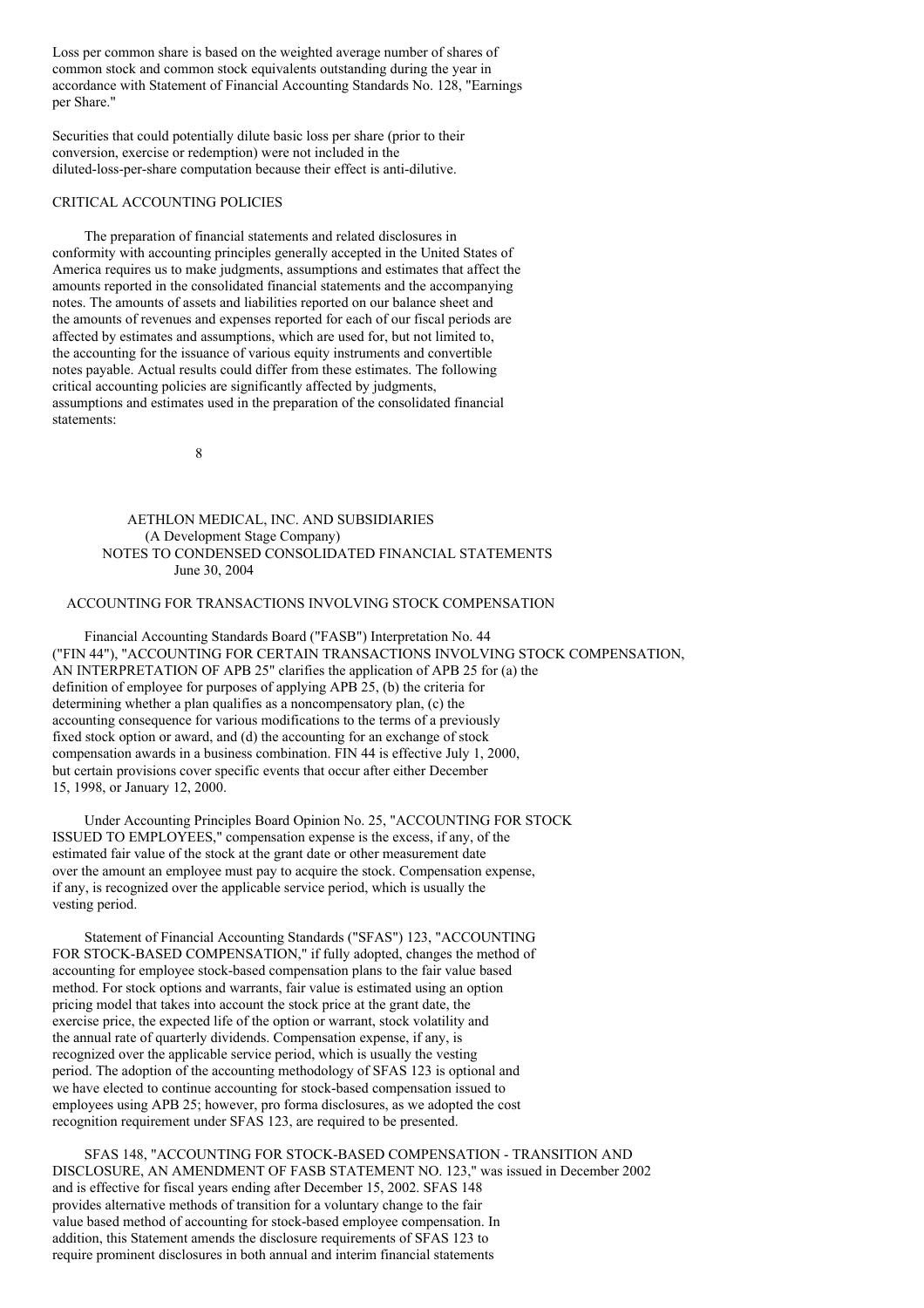about the method of accounting for stock-based employee compensation and the effect of the method used on reported results.

## STOCK PURCHASE WARRANTS ISSUED WITH NOTES PAYABLE

We granted warrants in connection with the issuance of certain notes payable. Under Accounting Principles Board Opinion No. 14, "ACCOUNTING FOR CONVERTIBLE DEBT AND DEBT ISSUED WITH STOCK PURCHASE WARRANTS," the relative estimated fair value of such warrants represents a discount from the face amount of the notes payable.

## BENEFICIAL CONVERSION FEATURE OF CONVERTIBLE NOTES PAYABLE

The convertible feature of certain notes payable provides for a rate of conversion that is below market value. Such feature is normally characterized as a "beneficial conversion feature" ("BCF"). Pursuant to Emerging Issues Task Force Issue No. 98-5 ("EITF Issue No. 98-5"), "ACCOUNTING FOR CONVERTIBLE SECURITIES WITH BENEFICIAL CONVERSION FEATURES OR CONTINGENTLY ADJUSTABLE CONVERSION RATIO" and Emerging Issues Task Force Issue No. 00-27, "APPLICATION OF EITF ISSUE NO. 98-5 TO CERTAIN CONVERTIBLE INSTRUMENTS," the estimated fair value of the BCF is recorded in the consolidated financial statements as a discount from the face amount of the notes. Such discounts are amortized to interest expense over the term of the notes.

9

AETHLON MEDICAL, INC. AND SUBSIDIARIES (A Development Stage Company) NOTES TO CONDENSED CONSOLIDATED FINANCIAL STATEMENTS June 30, 2004

## IMPAIRMENT OR DISPOSAL OF LONG-LIVED ASSETS

SFAS 144, "ACCOUNTING FOR THE IMPAIRMENT OF LONG-LIVED ASSETS AND FOR LONG-LIVED ASSETS TO BE DISPOSED OF" addresses financial accounting and reporting for the impairment or disposal of long-lived assets. SFAS 144 requires that long-lived assets be reviewed for impairment whenever events or changes in circumstances indicate that their carrying amounts may not be recoverable. If the cost basis of a long-lived asset is greater than the projected future undiscounted net cash flows from such asset (excluding interest), an impairment loss is recognized. Impairment losses are calculated as the difference between the cost basis of an asset and its estimated fair value. SFAS 144 also requires companies to separately report discontinued operations and extends that reporting requirement to a component of an entity that either has been disposed of (by sale, abandonment or in a distribution to owners) or is classified as held for sale. Assets to be disposed of are reported at the lower of the carrying amount or the estimated fair value less costs to sell. The Company adopted SFAS 144 on January 1, 2002. The provisions of this pronouncement relating to assets held for disposal generally are required to be applied prospectively after the adoption date to newly initiated commitments to sell or otherwise dispose of such asset, as defined, by management. As a result, management cannot determine the potential effects that adoption of SFAS 144 will have on the Company's financial statements with respect to future disposal decisions, if any. Management believes that no impairment exists at June 30, 2004.

## INCOME TAXES

Under SFAS 109, "ACCOUNTING FOR INCOME TAXES," deferred tax assets and liabilities are recognized for the future tax consequences attributable to the difference between the consolidated financial statements and their respective tax basis. Deferred income taxes reflect the net tax effects of (a) temporary differences between the carrying amounts of assets and liabilities for financial reporting purposes and the amounts reported for income tax purposes, and (b) tax credit carryforwards. The Company records a valuation allowance for deferred tax assets when, based on management's best estimate of taxable income (if any) in the foreseeable future, it is more likely than not that some portion of the deferred tax assets may not be realized.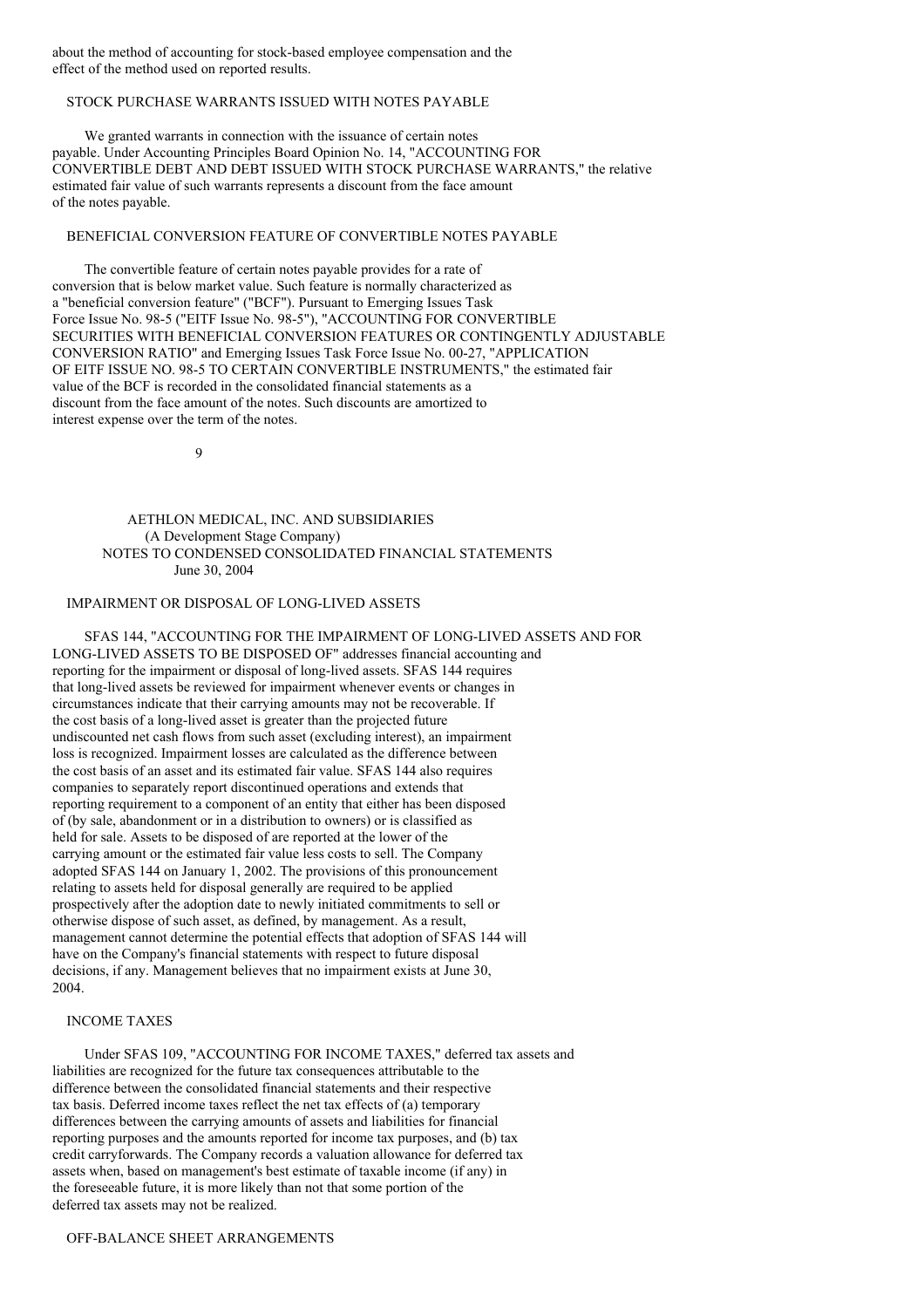We have not entered into any off-balance sheet arrangements that have or are reasonably likely to have a current or future effect on our financial condition, changes in financial condition, revenues or expenses, results of operations, liquidity, capital expenditures or capital resources and would be considered material to investors.

#### RECLASSIFICATIONS

- -----------------

Certain reclassifications have been made to the June 30, 2003 financial statement presentation to correspond to the June 30, 2004 format.

#### NOTE 3. CONVERTIBLE PROMISSORY NOTES

In May 2004, a \$50,000 10% convertible note was converted at \$0.44 per share for 113,636 shares by an accredited individual investor.

In June 2004, the Company repaid a \$12,500 10% convertible note, including accrued interest to an accredited individual investor.

The Company is currently in default on approximately \$612,500 of amounts owed under various notes payable and accrued liabilities and is currently seeking other financing arrangements to retire all past due notes.

10

## AETHLON MEDICAL, INC. AND SUBSIDIARIES (A Development Stage Company) NOTES TO CONDENSED CONSOLIDATED FINANCIAL STATEMENTS June 30, 2004

## NOTE 4. GOING CONCERN AND LIQUIDITY CONSIDERATIONS

The accompanying condensed consolidated financial statements have been prepared on a going concern basis, which contemplates the realization of assets and the satisfaction of liabilities in the ordinary course of business. The Company has experienced a loss of approximately \$17.1 million for the period from January 31, 1984 (Inception) through June 30, 2004. The Company has not generated significant revenue or any profit from operations since inception. A substantial amount of additional capital will be necessary to advance the development of the Company's products to the point at which they may become commercially viable. Our current plan of operation is to fund our anticipated increased research and development activities and operations for the near future through the \$673,000 private placement of common stock and the common stock purchase agreement with Fusion Capital Fund II, LLC in May 2004, whereby Fusion Capital has committed to purchase up to an additional \$6,000,000 of our common stock over a 30-month period, commencing, at our election, after the Securities and Exchange Commission has declared effective a registration statement covering such shares, filed on July 7, 2004. At the date of this Form 10-QSB, such registration statement is not yet effective.

However, no assurance can be given that we will receive any additional funds under our agreement with Fusion Capital. Based on our projections of additional employees for operations and to complete research, development and testing associated with our Hemopurifier(TM) products, we anticipate that these funds will satisfy our cash requirements, including this anticipated increase in operations, in excess of the next twelve months. However, due to market conditions, and to assure availability of funding for operations in the long term, we may arrange for additional funding, subject to acceptable terms, during the next twelve months.

The condensed consolidated financial statements do not include any adjustments relating to the recoverability of assets that might be necessary should the Company be unable to continue as a going concern. The Company's continuation as a going concern is dependent upon its ability to obtain additional financing as may be required, and generate sufficient revenue and operating cash flow to meet its obligations on a timely basis.

## NOTE 5. COMMITMENTS AND CONTINGENCIES

#### REGISTRATION RIGHTS AGREEMENTS

- ------------------------------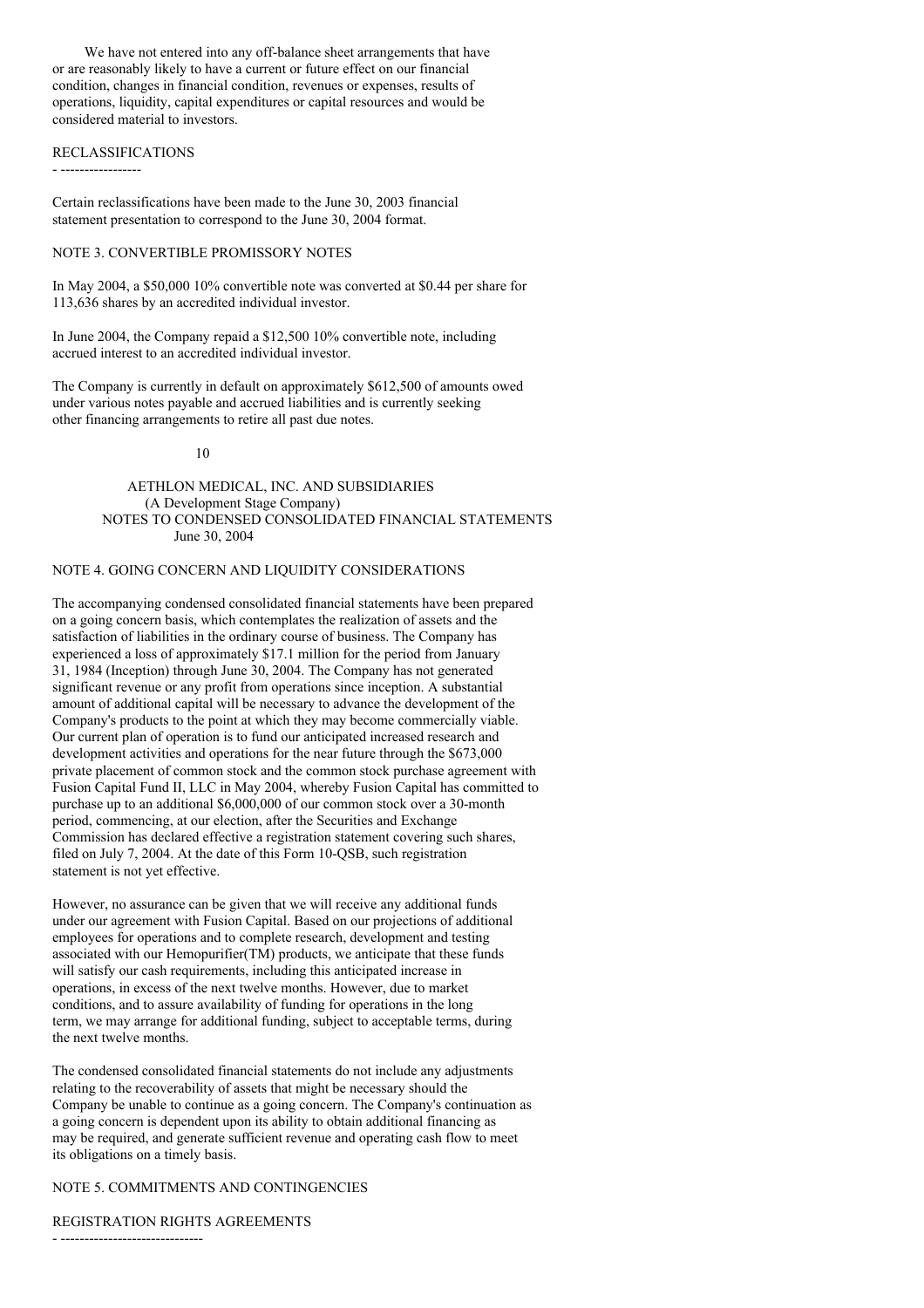In June 2004, the Company completed a \$673,000 private placement of common stock with accredited investors, including Fusion Capital Fund II, LLC, a Chicago-based investor. In connection with the private placement, the Company entered into a common stock purchase agreement with Fusion Capital, whereby Fusion Capital has committed to purchase up to an additional \$6,000,000 of the Company's common stock over a 30-month period, commencing, at the Company's election, after the SEC has declared effective a registration statement covering such shares. The funds the Company has received in connection with this financing, together with any additional funds the Company may receive from Fusion Capital under the common stock purchase agreement, will be used to fund the Company's research and development activities and anticipated operations for the future.

The Company is obligated under various agreements to register its common stock, including the common stock underlying certain warrants and options. The Company is subject to penalties for failure to register such securities, the amount of which could be material to the Company's financial position, results of operations and cash flows. The Company filed a registration statement on Form SB-2 with the Securities and Exchange Commission in December 2000 to register the necessary securities. However, such registration statement was never declared effective and subsequently abandoned. Management is currently unaware of any potential claims related to the lack of registration. However, as the underlying securities are no longer restricted under Rule 144 of the Securities Act of 1933, the Company no longer plans on filing a registration statement in connection with this transaction.

11

## AETHLON MEDICAL, INC. AND SUBSIDIARIES (A Development Stage Company) NOTES TO CONDENSED CONSOLIDATED FINANCIAL STATEMENTS June 30, 2004

## NOTE 6. COMMON STOCK and WARRANT TRANSACTIONS

In April 2004, the Company issued 500,000 shares of restricted common stock to an accredited individual investor in connection with the exercise of warrants at \$0.25 per share for cash totaling \$125,000.

In April 2004, the Company issued 17,143 shares at \$1.75 per share to an accredited individual investor for investor relations services in the amount of \$30,000.

In April 2004, the Company issued 50,000 shares of restricted common stock at \$0.44 per share to Fusion Capital Fund II, LLC, an accredited institutional investor, for a financing commitment to provide \$6,000,000 under a registered private placement. In connection with the \$6,000,000 financing the Company paid a fee to Fusion Capital in the amount of 418,604 shares to purchase common stock of the Company at \$0.44 per share.

In May 2004, the Company issued 568,181 shares of restricted common stock to Fusion Capital at \$0.44 per share for cash totaling \$250,000. As the shares were issued in connection with an equity financing, no related expense was recorded in the condensed consolidated financial statements.

In May 2004, the Company issued 847,727 shares of restricted common stock to 14 accredited individual investors at \$0.44 per share for cash totaling \$373,000.

In May 2004, the Company issued 1,529,545 warrants to purchase common stock at \$0.76 per share, which vested upon grant and are exercisable through May 2007, for the funds the Company received in connection with the Fusion Capital and accredited individual investor financing in May.

In May 2004, the Company issued 225,000 shares at \$0.44 per share to legal counsel for legal services in the amount of approximately \$99,000.

## NOTE 7. SUBSEQUENT EVENTS

On July 7, 2004, the Company filed a registration statement with the SEC covering a \$673,000 private placement of common stock with accredited investors, including Fusion Capital Fund II, LLC, a Chicago-based investor. In connection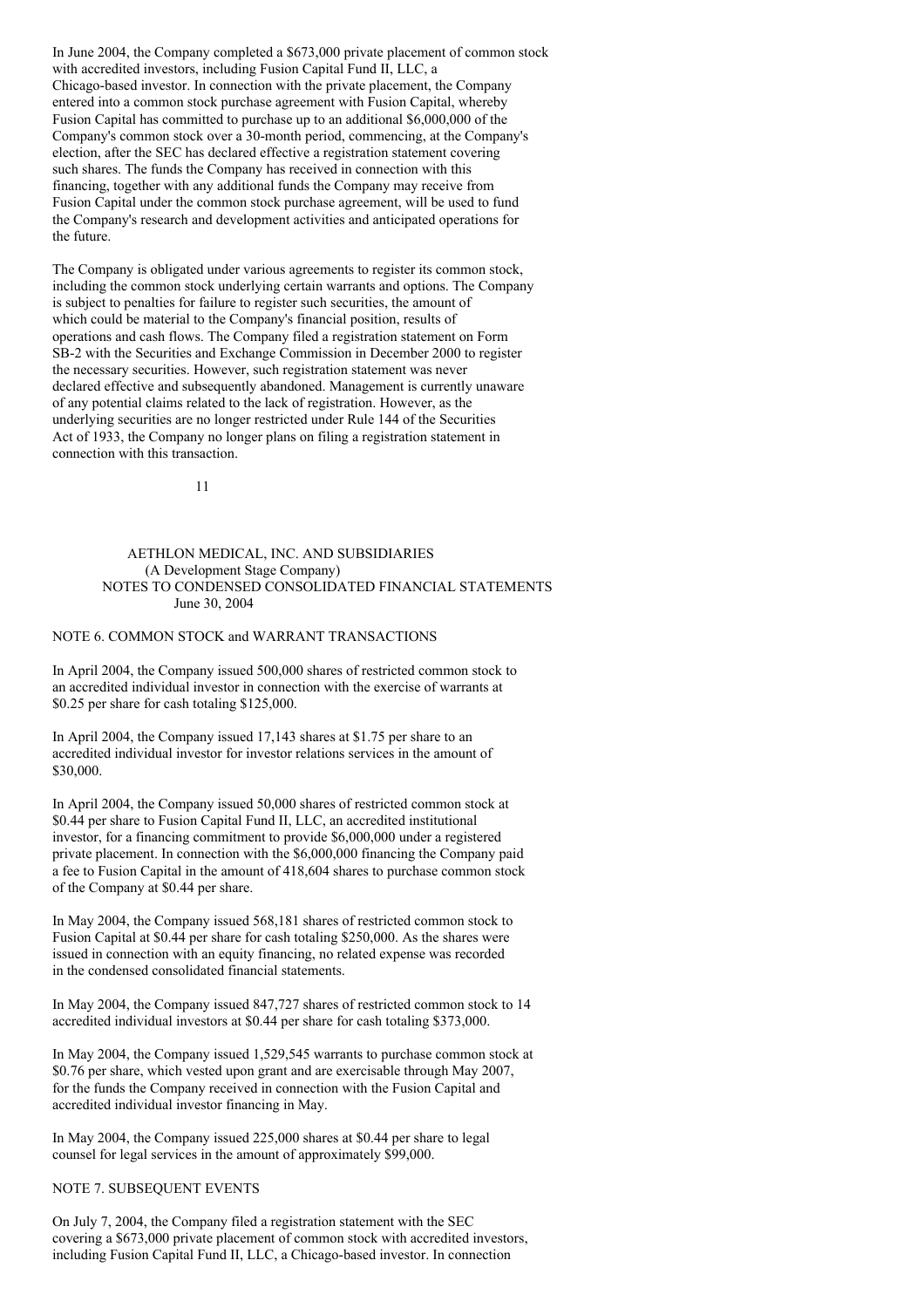with the private placement, the Company entered into a common stock purchase agreement with Fusion Capital, whereby Fusion Capital has committed to purchase up to an additional \$6,000,000 of the Company's common stock over a 30-month period, commencing, at the Company's election, after the SEC has declared effective such registration statement that also covers such shares. The funds the Company has received in connection with this financing, together with any additional funds the Company may receive from Fusion Capital under the common stock purchase agreement, will be used to fund the Company's research and development activities and anticipated operations for the future.

In July 2004, the Company repaid a \$10,000 10% convertible note, including accrued interest, to an accredited individual investor.

 $12$ 

#### ITEM 2. MANAGEMENT'S DISCUSSION AND ANALYSIS OR PLAN OF OPERATION

The following discussion of Aethlon Medical's financial condition and results of operations should be read in conjunction with, and is qualified in its entirety by the condensed consolidated financial statements and notes thereto, included in Item 1 in this Quarterly Report on Form 10-QSB. This item contains forward-looking statements that involve risks and uncertainties. Actual results may differ materially from those indicated in such forward-looking statements.

FORWARD LOOKING STATEMENTS

- --------------------------

All statements, other than statements of historical fact, included in this Form 10-QSB are, or may be deemed to be, "forward-looking statements" within the meaning of Section 27A of the Securities Act of 1933, as amended ("the Securities Act"), and Section 21E of the Exchange Act. Such forward-looking statements involve assumptions, known and unknown risks, uncertainties and other factors which may cause the actual results, performance, or achievements of Aethlon Medical, Inc. ("the Company") to be materially different from any future results, performance, or achievements expressed or implied by such forward looking statements contained in this Form 10-QSB. Such potential risks and uncertainties include, without limitation, completion of the Company's capital-raising activities, FDA approval of the Company's products, other regulations, patent protection of the Company's proprietary technology, product liability exposure, uncertainty of market acceptance, competition, technological change, and other risk factors detailed herein and in other of the Company's filings with the Securities and Exchange Commission. The forward-looking statements are made as of the date of this Form 10-QSB, and the Company assumes no obligation to update the forward-looking statements, or to update the reasons actual results could differ from those projected in such forward-looking statements.

#### THE COMPANY

- -----------

Aethlon Medical is a development stage therapeutic device company that has not yet engaged in significant commercial activities. The primary focus of our resources is the advancement of our proprietary Hemopurifier(TM) platform treatment technology, which is designed to rapidly reduce the presence of infectious viruses and other toxins from human blood. In this regard, our core focus is the development of therapeutic devices that treat HIV/AIDS, Hepatitis-C, and pathogens targeted as potential biological warfare agents. Our main focus during fiscal 2004 is to prepare our HIV-Hemopurifier to treat HIV/AIDS and pathogens targeted as potential biological warfare agents for animal clinical trials, and to initiate the pre-clinical human blood studies of our HCV-Hemopurifier for treating Hepatitis-C. See Item 1, Note 1 "NATURE OF BUSINESS".

## WHERE YOU CAN FIND MORE INFORMATION

We are subject to the informational requirements of the Securities Exchange Act and must file reports, proxy statements and other information with the SEC. The reports, information statements and other information we file with the Commission can be inspected and copied at the Commission Public Reference Room, 450 Fifth Street, N.W. Washington, D.C. 20549. You may obtain information on the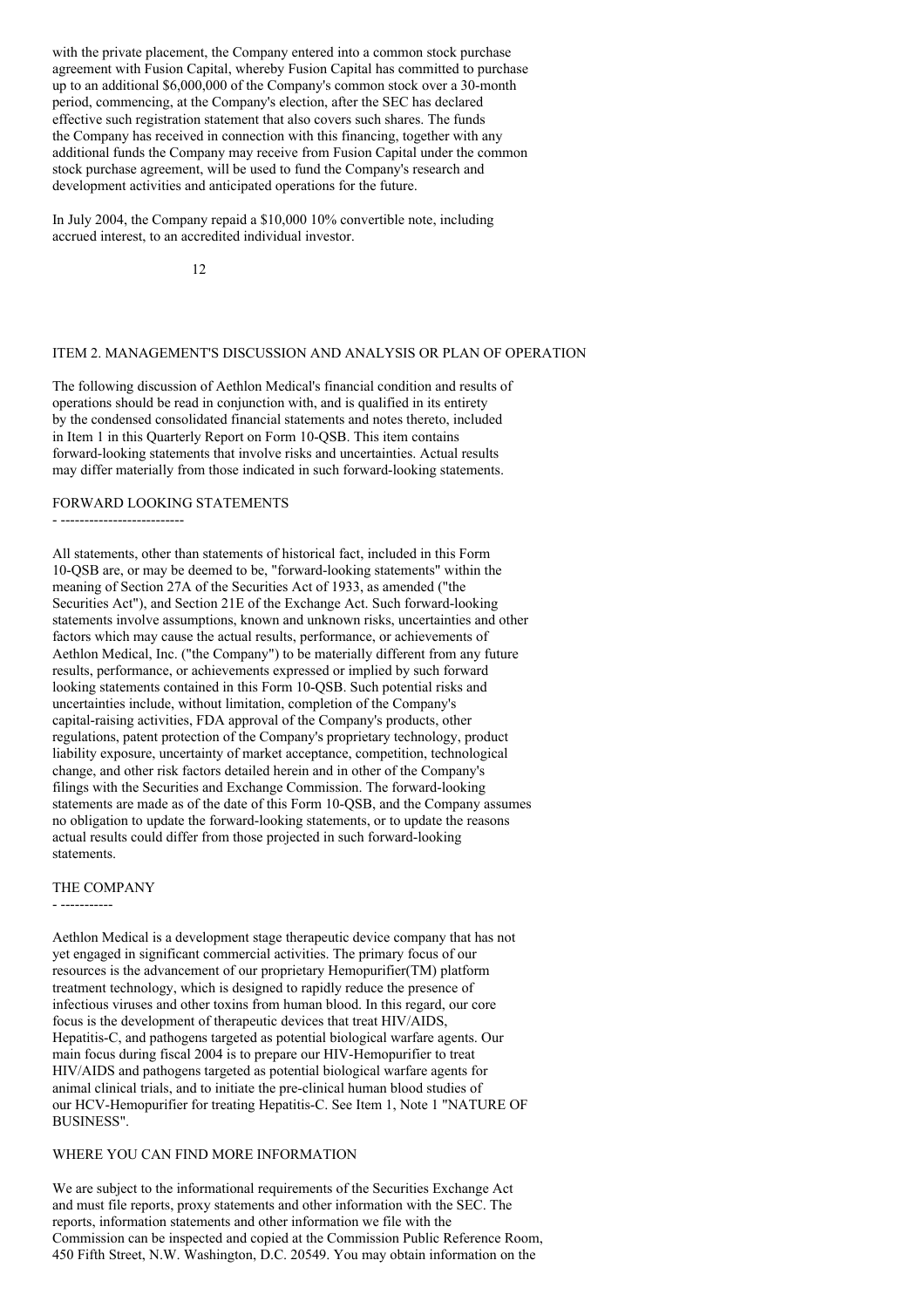operation of the Public Reference Room by calling the SEC at (800) SEC-0330. The Commission also maintains a Web site (http://www.sec.gov) that contains reports, proxy, and information statements and other information regarding registrants, like us, which file electronically with the Commission. Our headquarters are located at 3030 Bunker Hill Street, Suite 4000, San Diego, California 92109. Our telephone number is 858/459-7800. Our Web site is maintained at http://www.aethlonmedical.com.

Our common stock is traded on the OTCBB under the symbol "AEMD".

13

## CRITICAL ACCOUNTING POLICIES

#### - ----------------------------

The preparation of condensed consolidated financial statements in conformity with accounting principles generally accepted in the United States of America requires us to make a number of estimates and assumptions that affect the reported amounts of assets and liabilities and disclosure of contingent assets and liabilities at the date of the financial statements. Such estimates and assumptions affect the reported amounts of expenses during the reporting period. On an ongoing basis, we evaluate estimates and assumptions based upon historical experience and various other factors and circumstances. We believe our estimates and assumptions are reasonable in the circumstances; however, actual results may differ from these estimates under different future conditions.

We believe that the estimates and assumptions that are most important to the portrayal of our financial condition and results of operations, in that they require our most difficult, subjective or complex judgments, form the basis for the accounting policies deemed to be most critical to us. These critical accounting policies relate to stock purchase warrants issued with notes payable, beneficial conversion feature of convertible notes payable, impairment of intangible assets and long lived assets, contingencies and litigation. We believe estimates and assumptions related to these critical accounting policies are appropriate under the circumstances; however, should future events or occurrences result in unanticipated consequences, there could be a material impact on our future financial conditions or results of operations.

### RESULTS OF OPERATIONS

#### - ---------------------

## THE THREE MONTHS ENDED JUNE 30, 2004 COMPARED TO THE THREE MONTHS ENDED JUNE 30, 2003.

#### OPERATING EXPENSES

- ------------------

Consolidated operating expenses were \$458,371 for the three months ended June 30, 2004, versus \$236,691 for the comparable period ended June 30, 2003. This increase of 289% in operating expenses is principally attributable to increased professional fees and payroll and related expenses due to increased legal and accounting expenses associated with increased financing and investor relations activities and increased administrative and laboratory staff.

#### NET LOSS

- --------

We recorded a consolidated net loss of \$481,339 and \$418,192 for the quarters ended June 30, 2004 and 2003, respectively. The increase in net loss of 15.1% was primarily attributable to increased operating expenses.

Basic and diluted loss per common share were (\$0.04) for the three month period ended June 30, 2004 compared to (\$0.06) for the same period ended June 30, 2003. This reduction in loss per share was primarily attributable to the greater number of common shares outstanding during the three month period ended June 30, 2004, as compared to the three month period ended June 30, 2003, partially offset by the increased net loss for the three month period ended June 30, 2004, as compared to the three month period ended June 30, 2003.

## LIQUIDITY AND CAPITAL RESOURCES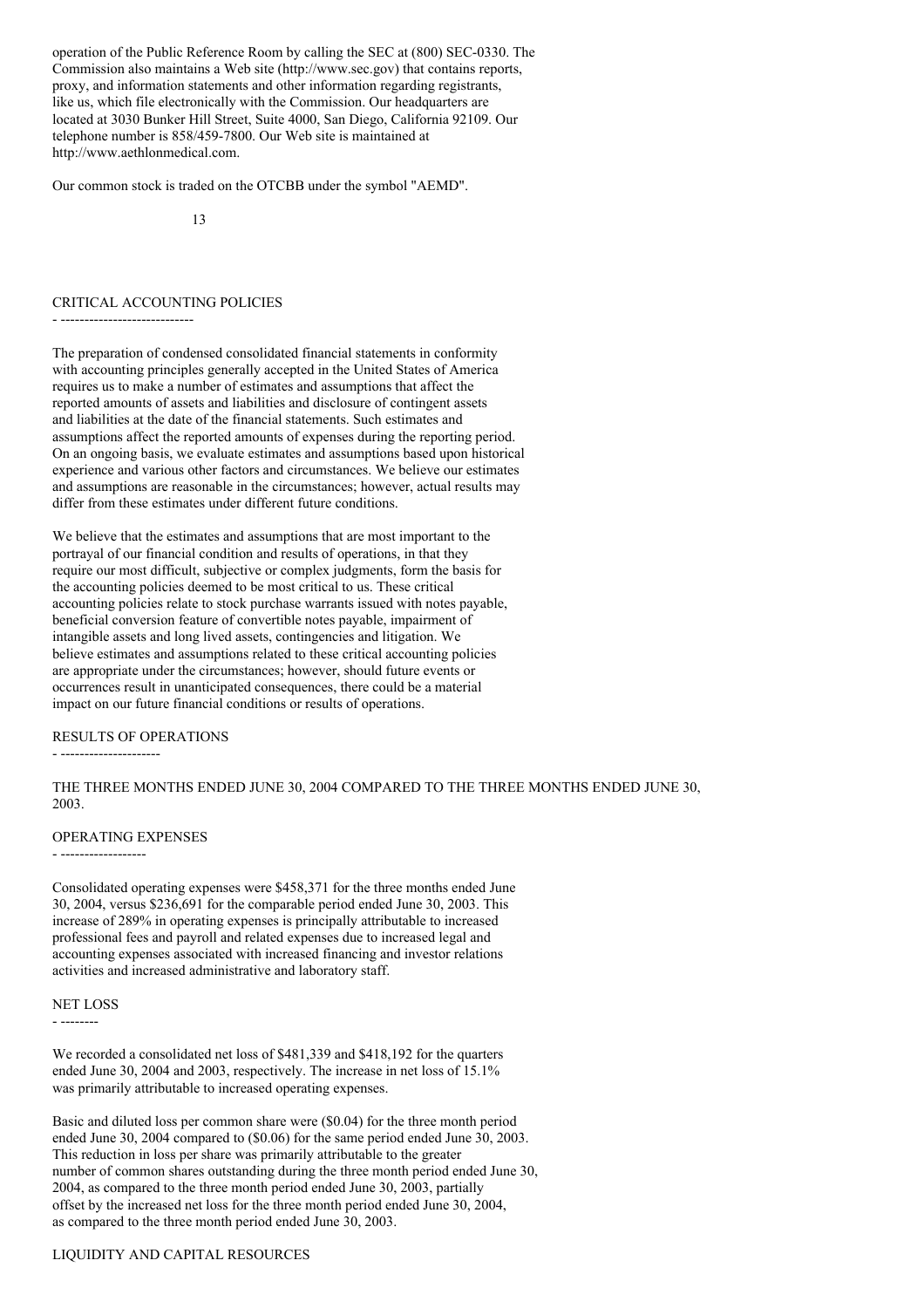To date, we have funded our capital requirements for the current operations from net funds received from the public and private sale of debt and equity securities, as well as from the issuance of common stock in exchange for services. Our cash position at June 30, 2004 was \$349,750 as compared to \$1,619, at March 31, 2004, representing an increase of \$348,131, due to funds received from the private sale of common stock for cash to Fusion Capital and other qualified individual investors.

During the three months ended June 30, 2004, operating activities used net cash of \$385,317. We received \$780,000 from the sale of common stock and repaid convertible notes totaling \$12,500.

During the three month period ended June 30, 2004, net cash used in operating activities primarily consisted of net loss of \$481,339. Net loss was offset principally by depreciation of \$8,135 plus the fair market value of common stock of \$129,000, less net changes in prepaid expenses of (\$29,728) and less the combined accounts payable and amounts due to related parties of (\$11,380).

14

- -------------------------------

An increase in working capital in the amount of \$303,979 reduced our negative working capital position to (\$3,477,898) at June 30, 2004 as compared to a negative working capital of (\$3,929,637) at March 31, 2004.

Our current deficit in working capital required us to obtain funds in the short-term to be able to continue in business, and in the longer term to fund research and development on products not yet ready for market. We are seeking to fund these and other operating needs in the next 12 months from funds to be obtained through an additional acquisition of \$6,000,000 of our common stock that Fusion Capital Fund II, LLC has committed to purchase over a 30-month period, commencing, at our election, after the Securities and Exchange Commission has declared effective a registration statement, filed on July 7, 2004, covering such shares, or from the proceeds of additional private placements or public offerings of debt or equity securities, or both.

We expect to raise additional capital within the next three months from the registration of \$6,000,000 of our common stock that Fusion Capital has committed to purchase up to that amount over a 30-month period, commencing, at our election, after the Securities and Exchange Commission has declared effective a registration statement, to fund research and development and other activities. Our operations to date have consumed substantial capital without generating revenues, and we will continue to require substantial and increasing capital funds to conduct necessary research and development and pre-clinical and clinical testing of our Hemopurifier products, and to market any of those products that receive regulatory approval. We do not expect to generate revenue from operations for the foreseeable future, and our ability to meet our cash obligations as they become due and payable is expected to depend for at least the next several years on our ability to sell securities, borrow funds or a combination thereof. Our future capital requirements will depend upon many factors, including progress with pre-clinical testing and clinical trials, the number and breadth of our programs, the time and costs involved in preparing, filing, prosecuting, maintaining and enforcing patent claims and other proprietary rights, the time and costs involved in obtaining regulatory approvals, competing technological and market developments, and our ability to establish collaborative arrangements, effective commercialization, marketing activities and other arrangements. We expect to continue to incur increasing negative cash flows and net losses for the foreseeable future.

Management does not believe that inflation has had or is likely to have any material impact on the Company's limited operations.

At the date of this filing, we do not have plans to purchase significant amounts of equipment or hire significant numbers of employees prior to successfully raising additional capital.

## ITEM 3. CONTROLS AND PROCEDURES

Under the supervision and with the participation of our management, including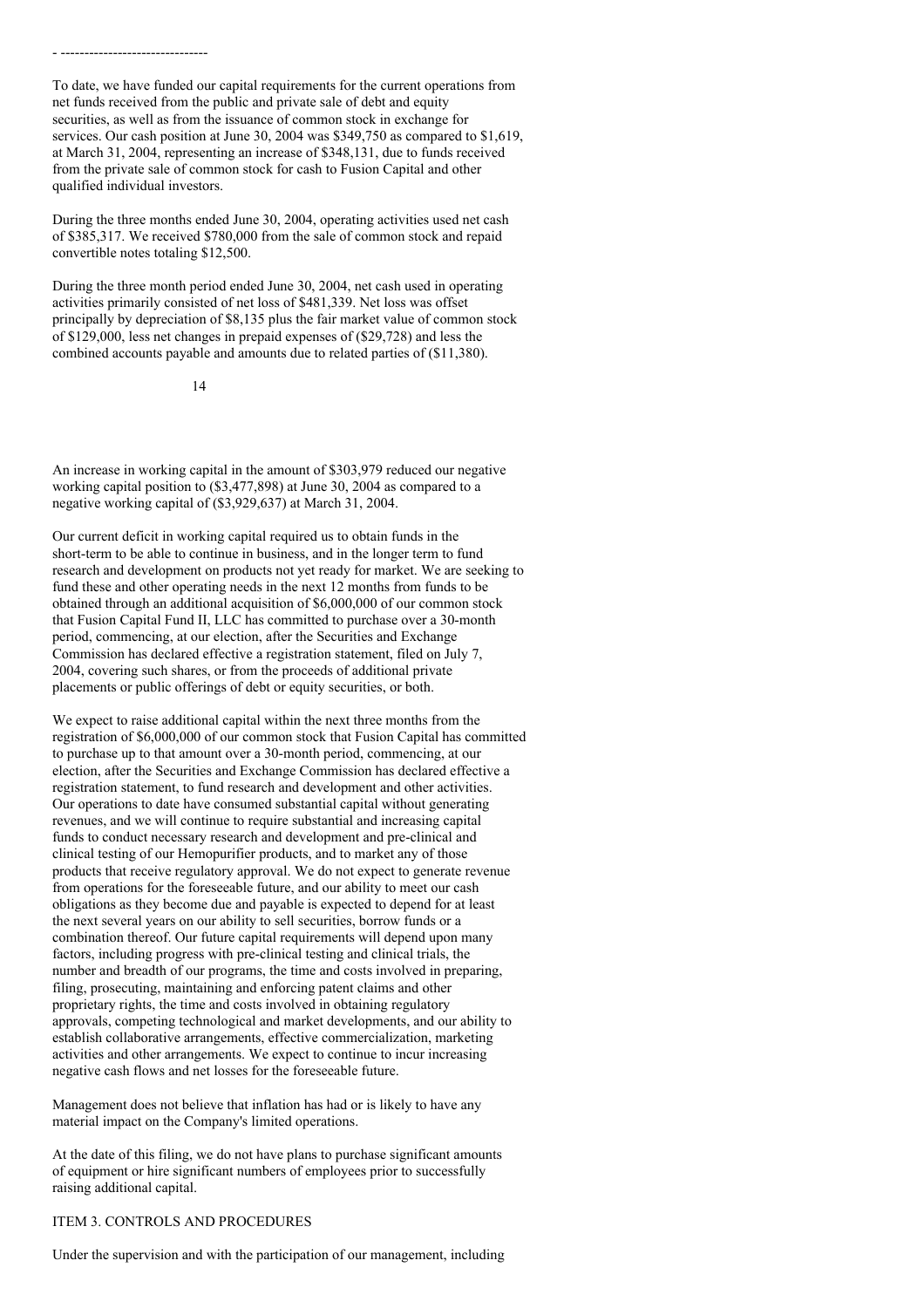our Chief Executive Officer ("CEO") and Chief Financial Officer ("CFO"), we evaluated the effectiveness of the design and operation of our disclosure controls and procedures (as defined in Rule 13a-15(e) and 15d-15(e) of the 34Act) as of the end of the period covered by this report (the "Evaluation Date"). Based upon that evaluation, the CEO and CFO concluded that, as of June 30, 2004, our disclosure controls and procedures were effective in timely alerting them to the material information relating to us (or our consolidated subsidiaries) required to be included in our periodic filings with the SEC. Based on their most recent evaluation as of the Evaluation Date, the CEO and the CFO have also concluded that there are no significant deficiencies in the design or operation of internal control over financial reporting which are reasonably likely to adversely affect the Company's ability to record, process, summarize and report financial information, and such officers have identified no material weaknesses in internal controls.

## Changes in Controls and Procedures

There were no significant changes made in our internal controls over financial reporting during the quarter ended June 30, 2004 that have materially affected or are reasonably likely to materially affect these controls. Thus, no corrective actions with regard to significant deficiencies or material weaknesses were necessary.

15

## Limitations on the Effectiveness of Internal Control

Our management, including the CEO, does not expect that our disclosure controls and procedures or our internal control over financial reporting will necessarily prevent all fraud and material errors. An internal control system, no matter how well conceived and operated, can provide only reasonable, not absolute, assurance that the objectives of the control system are met. Further, the design of a control system must reflect the fact that there are resource constraints, and the benefits of controls must be considered relative to their costs. Because of the inherent limitations on all internal control systems, no evaluation of controls can provide absolute assurance that all control issues and instances of fraud, if any, within Aethlon Medical have been detected. These inherent limitations include the realities that judgments in decision-making can be faulty, and that breakdowns can occur because of simple error or mistake. Additionally, controls can be circumvented by the individual acts of some persons, by collusion of two or more people, and/or by management override of the control. The design of any system of internal control is also based in part upon certain assumptions about the likelihood of future events, and there can be no assurance that any design will succeed in achieving its stated goals under all potential future conditions. Over time, controls may become inadequate because of changes in circumstances, and/or the degree of compliance with the policies and procedures may deteriorate. Because of the inherent limitations in a cost-effective internal control system, financial reporting misstatements due to error or fraud may occur and not be detected on a timely basis.

16

## PART II

#### OTHER INFORMATION

## ITEM 1. LEGAL PROCEEDINGS

## None.

## ITEM 2. CHANGES IN SECURITIES

In April 2004, the Company issued 500,000 shares of restricted common stock to an accredited individual investor in connection with the exercise of warrants at \$0.25 per share for cash totaling \$125,000. This transaction was exempt from registration pursuant to Section 4(2) of the Securities Act of 1933.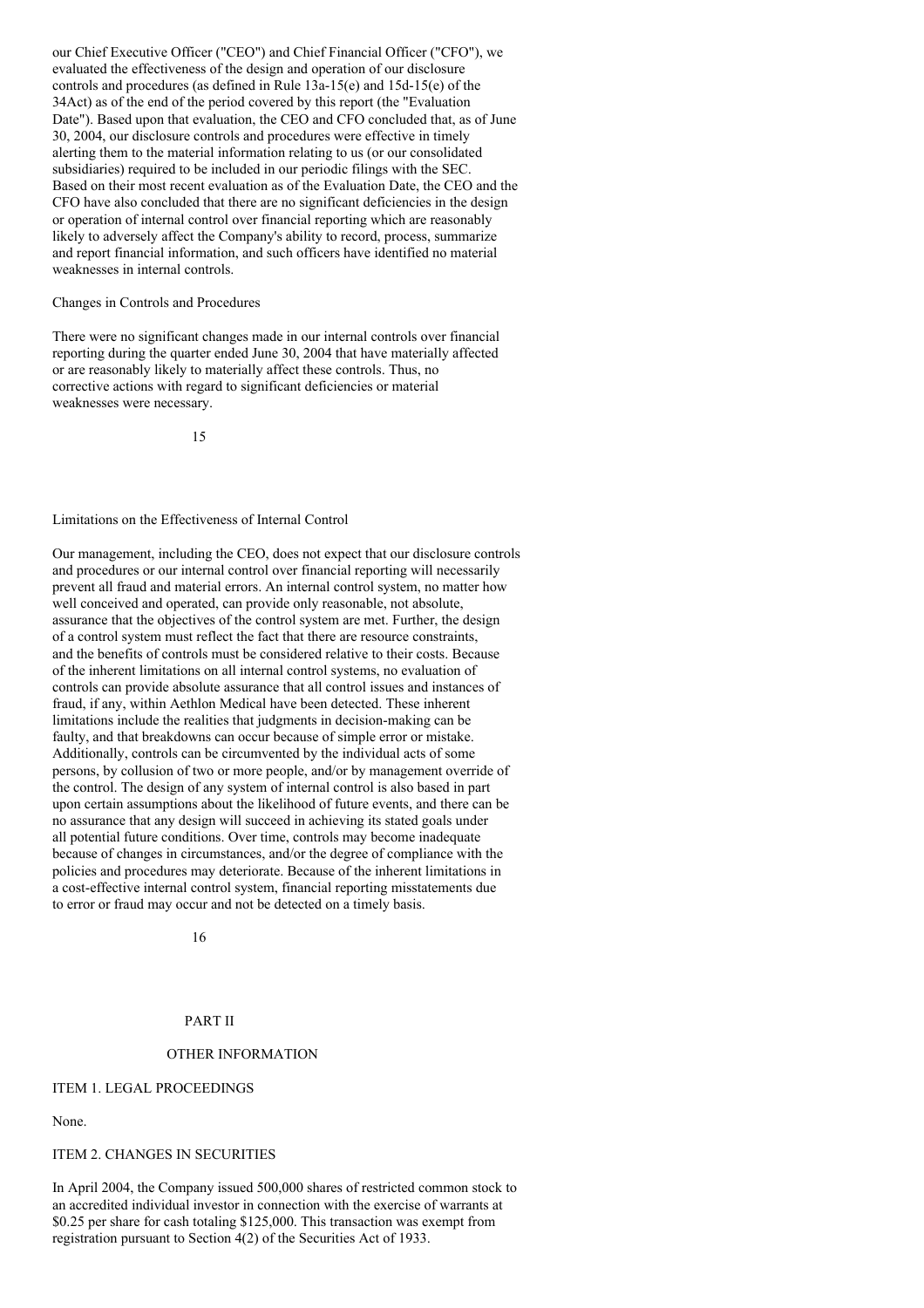In April 2004, the Company issued 17,143 shares at \$1.75 per share to an accredited individual investor for investor relations services in the amount of \$30,000. This transaction was exempt from registration pursuant to Section 4(2) of the Securities Act of 1933.

In April 2004, the Company issued 50,000 shares of restricted common stock at \$0.44 per share to Fusion Capital Fund II, LLC, an accredited institutional investor, for a financing commitment to provide \$6,000,000 under a registered private placement. In connection with the \$6,000,000 financing the Company paid a fee to Fusion Capital in the amount of 418,604 shares to purchase common stock of the Company at \$0.44 per share. This transaction was exempt from registration pursuant to Rule 506 promulgated under regulation D of the Securities Act of 1933.

In May 2004, the Company issued 568,181 shares of restricted common stock to Fusion Capital at \$0.44 per share for cash totaling \$250,000. As the shares were issued in connection with an equity financing, no related expense was recorded in the condensed consolidated financial statements. This transaction was exempt from registration pursuant to Rule 506 promulgated under regulation D of the Securities Act of 1933.

In May 2004, the Company issued 847,727 shares of restricted common stock to 14 accredited individual investors at \$0.44 per share for cash totaling \$373,000. This transaction was exempt from registration pursuant to Rule 506 promulgated under regulation D of the Securities Act of 1933.

In May 2004, the Company issued 1,529,545 warrants to purchase common stock at \$0.76 per share, which vested upon grant and are exercisable through May 2007, for the funds the Company received in connection with the Fusion Capital and an accredited individual investor financing in May. This transaction was exempt from registration pursuant to Rule 506 promulgated under regulation D of the Securities Act of 1933.

In May 2004, the Company issued 225,000 shares at \$0.44 per share to legal counsel for legal services in the amount of approximately \$99,000. This transaction was exempt from registration pursuant to Section 4(2) of the Securities Act of 1933.

In May 2004, a \$50,000 10% convertible note was converted at \$0.44 per share for 113,636 shares. This transaction was exempt from registration pursuant to Section 4(2) of the Securities Act of 1933.

#### ITEM 3. DEFAULTS UPON SENIOR SECURITIES

As of the date of this report, various promissory and convertible notes payable in the aggregate principal amount of \$612,500 have reached maturity and are past due. The Company is currently seeking other financing arrangements to retire all past due notes.

## ITEM 4. SUBMISSION OF MATTERS TO A VOTE OF SECURITY HOLDERS

None

# ITEM 5. OTHER INFORMATION

None

17

## ITEM 6. EXHIBITS AND REPORTS ON FORM 8-K

(a) Exhibits. The following documents are filed as part of this report:

- 31.1 Certification of our Chief Executive Officer and President, pursuant to Securities Exchange Act rules 13a-14(a) and 15d-14(a) as adopted pursuant to Section 302 of the Sarbanes Oxley Act of 2002.
- 31.2 Certification of our Chief Financial Officer, pursuant to Securities Exchange Act rules 13a-14(a) and 15d-14(a) as adopted pursuant to Section 302 of the Sarbanes Oxley Act of 2002.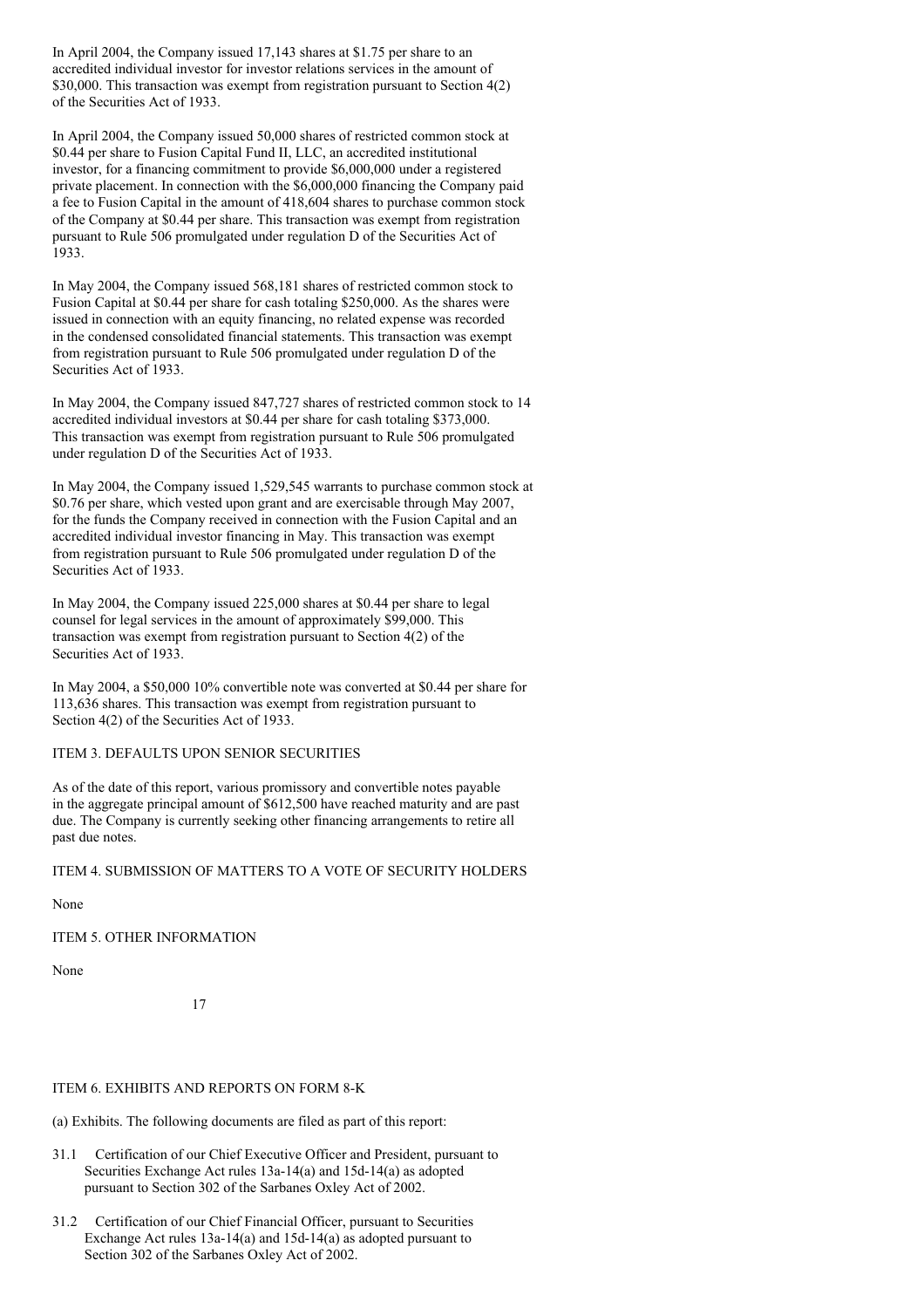- 32.1 Statement of our Chief Executive Officer under Section 906 of the Sarbanes-Oxley Act of 2002 (18 U.S.C. Section 1350)
- 32.2 Statement of our Chief Financial Officer under Section 906 of the Sarbanes-Oxley Act of 2002 (18 U.S.C. Section 1350)

In accordance with Item 601(b)(32)(ii) of Regulation S-B and SEC Release Nos. 33-8238 and 34-47986, Final Rule: Management's Reports on Internal Control Over Financial Reporting and Certification of Disclosure in Exchange Act Periodic Reports, the certifications furnished in Exhibit 32.1 hereto are deemed to accompany this Form 10-QSB and will not be deemed "filed" for purpose of Section 18 of the Exchange Act. Such certifications will not be deemed to be incorporated by reference into any filing under the Securities Act or the Exchange Act, except to the extent that the Registrant specifically incorporates it by reference

(b) Reports on Form 8-K filed during the quarter ended June 30, 2004.

On June 7, 2004, the Company filed a report on Form 8-K indicating that it has completed a \$673,000 private placement of common stock with accredited investors, including Fusion Capital Fund II, LLC, a Chicago based institutional investor, and that it entered into a common stock purchase agreement with Fusion Capital, whereby Fusion Capital has committed to purchase up to \$6,000,000 of Aethlon's common stock.

18

#### SIGNATURES

In accordance with the requirements of the Exchange Act, the registrant caused this report to be signed on its behalf by the undersigned, thereunto duly authorized.

## AETHLON MEDICAL, INC

Date: August 16, 2004

BY: /S/ JAMES A. JOYCE BY: /S/ EDWARD C. HALL

--------------------------- --------------------------- JAMES A. JOYCE EDWARD C. HALL CHAIRMAN, PRESIDENT AND CHIEF FINANCIAL OFFICER CHIEF EXECUTIVE OFFICER

AETHLON MEDICAL, INC.

19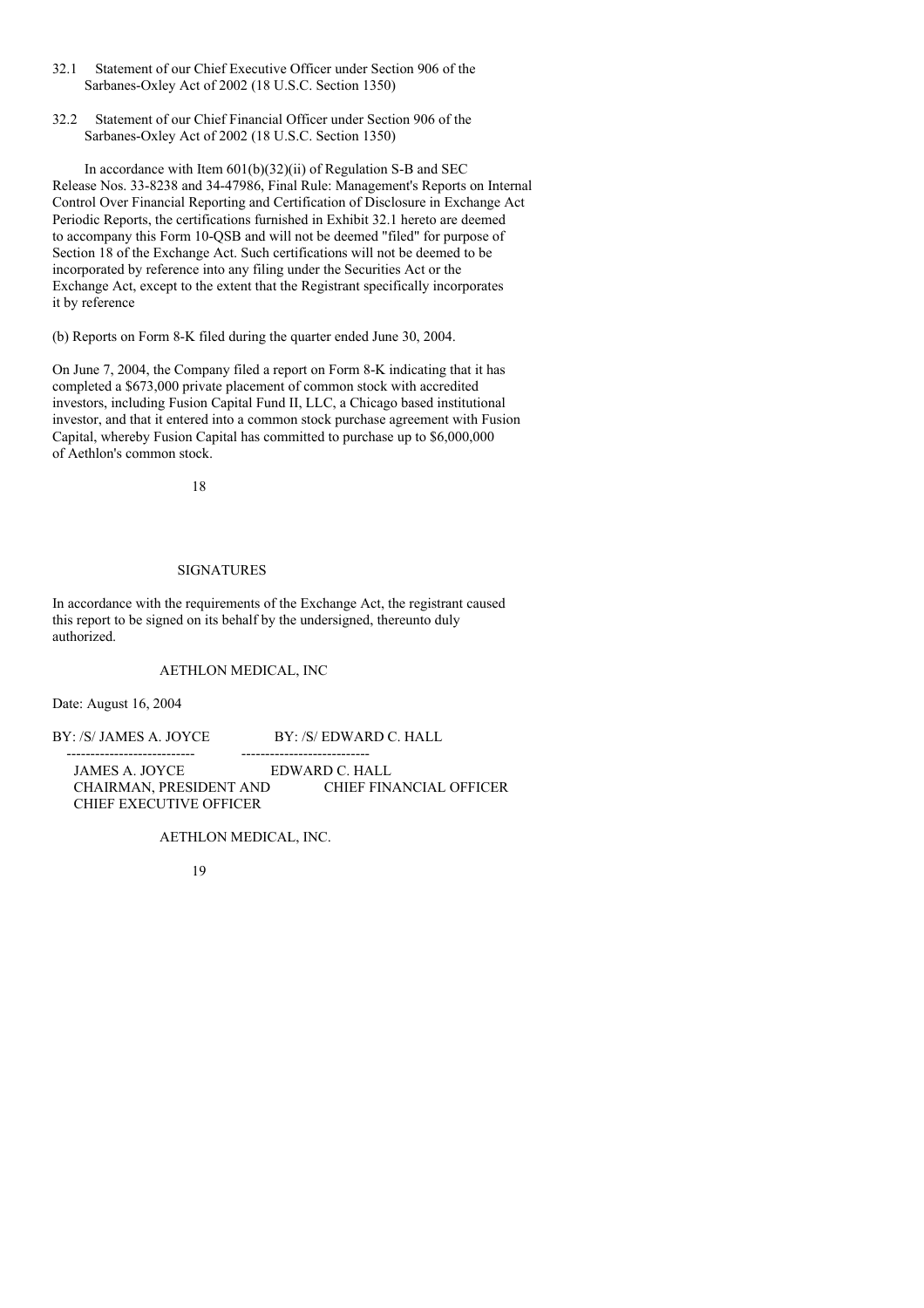## EXHIBIT 31.1

## **CERTIFICATION**

I, James Joyce, certify that:

1. I have reviewed this report on Form 10-QSB of Aethlon Medical, Inc.;

2. Based on my knowledge, this report does not contain any untrue statement of a material fact or omit to state a material fact necessary to make the statements made, in light of the circumstances under which such statements were made, not misleading with respect to the period covered by this report;

3. Based on my knowledge, the financial statements, and other financial information included in this report, fairly present in all material respects the financial condition, results of operations and cash flows of the registrant as of, and for, the periods presented in this report.

4. The registrant's other certifying officers and I are responsible for establishing and maintaining disclosure controls and procedures (as defined in Exchange Act Rules  $13a-15(e)$  and  $15d-15(e)$  for the registrant and have:

a) designed such disclosure controls and procedures, or caused such disclosure controls and procedures to be designed under our supervision, to ensure that material information relating to the registrant, including its consolidated subsidiaries, is made known to us by others within those entities, particularly during the period in which this report is being prepared;

b) evaluated the effectiveness of the registrant's disclosure controls and procedures and presented in this report our conclusions about the effectiveness of the disclosure controls and procedures, as of the end of the period covered by this report based on such evaluation; and

c) disclosed in this report any change in the registrant's internal control over financial reporting that occurred during the registrant's most recent fiscal quarter that has materially affected, or is reasonably likely to materially affect, the registrant's internal control over financial reporting; and

5. The registrant's other certifying officers and I have disclosed, based on our most recent evaluation of internal control over financial reporting, to the registrant's auditors and the audit committee of registrant's board of directors (or persons performing the equivalent functions):

a) all significant deficiencies and material weaknesses in the design or operation of internal control over financial reporting which are reasonably likely to adversely affect the registrant's ability to record, process, summarize and report financial information; and

b) any fraud, whether or not material, that involves management or other employees who have a significant role in the registrant's internal control over financial reporting.

Date: August 16, 2004

/s/ James A. Joyce -----------------------------------

James A. Joyce Chief Executive Officer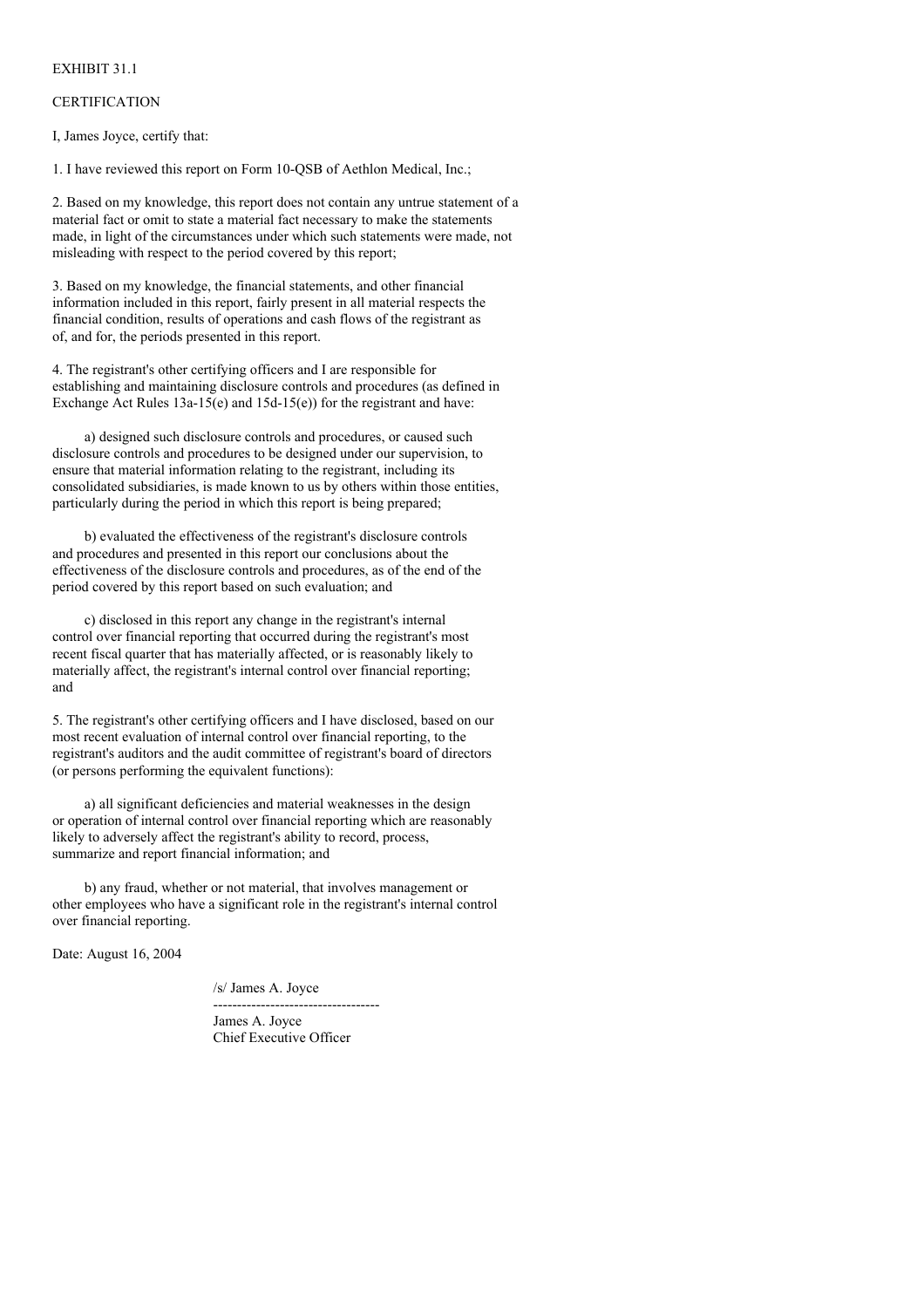### EXHIBIT 31.2

## **CERTIFICATION**

I, Edward C. Hall, certify that:

1. I have reviewed this report on Form 10-QSB of Aethlon Medical, Inc.;

2. Based on my knowledge, this report does not contain any untrue statement of a material fact or omit to state a material fact necessary to make the statements made, in light of the circumstances under which such statements were made, not misleading with respect to the period covered by this report;

3. Based on my knowledge, the financial statements, and other financial information included in this report, fairly present in all material respects the financial condition, results of operations and cash flows of the registrant as of, and for, the periods presented in this report.

4. The registrant's other certifying officers and I are responsible for establishing and maintaining disclosure controls and procedures (as defined in Exchange Act Rules  $13a-15(e)$  and  $15d-15(e)$  for the registrant and have:

a) designed such disclosure controls and procedures, or caused such disclosure controls and procedures to be designed under our supervision, to ensure that material information relating to the registrant, including its consolidated subsidiaries, is made known to us by others within those entities, particularly during the period in which this report is being prepared;

b) evaluated the effectiveness of the registrant's disclosure controls and procedures and presented in this report our conclusions about the effectiveness of the disclosure controls and procedures, as of the end of the period covered by this report based on such evaluation; and

c) disclosed in this report any change in the registrant's internal control over financial reporting that occurred during the registrant's most recent fiscal quarter that has materially affected, or is reasonably likely to materially affect, the registrant's internal control over financial reporting; and;

5. The registrant's other certifying officers and I have disclosed, based on our most recent evaluation of internal control over financial reporting, to the registrant's auditors and the audit committee of registrant's board of directors (or persons performing the equivalent functions):

a) all significant deficiencies and material weaknesses in the design or operation of internal control over financial reporting which are reasonably likely to adversely affect the registrant's ability to record, process, summarize and report financial information; and

b) any fraud, whether or not material, that involves management or other employees who have a significant role in the registrant's internal control over financial reporting.

Date: August 16, 2004

/s/ Edward C. Hall

 $-$ Edward C. Hall Chief Financial Officer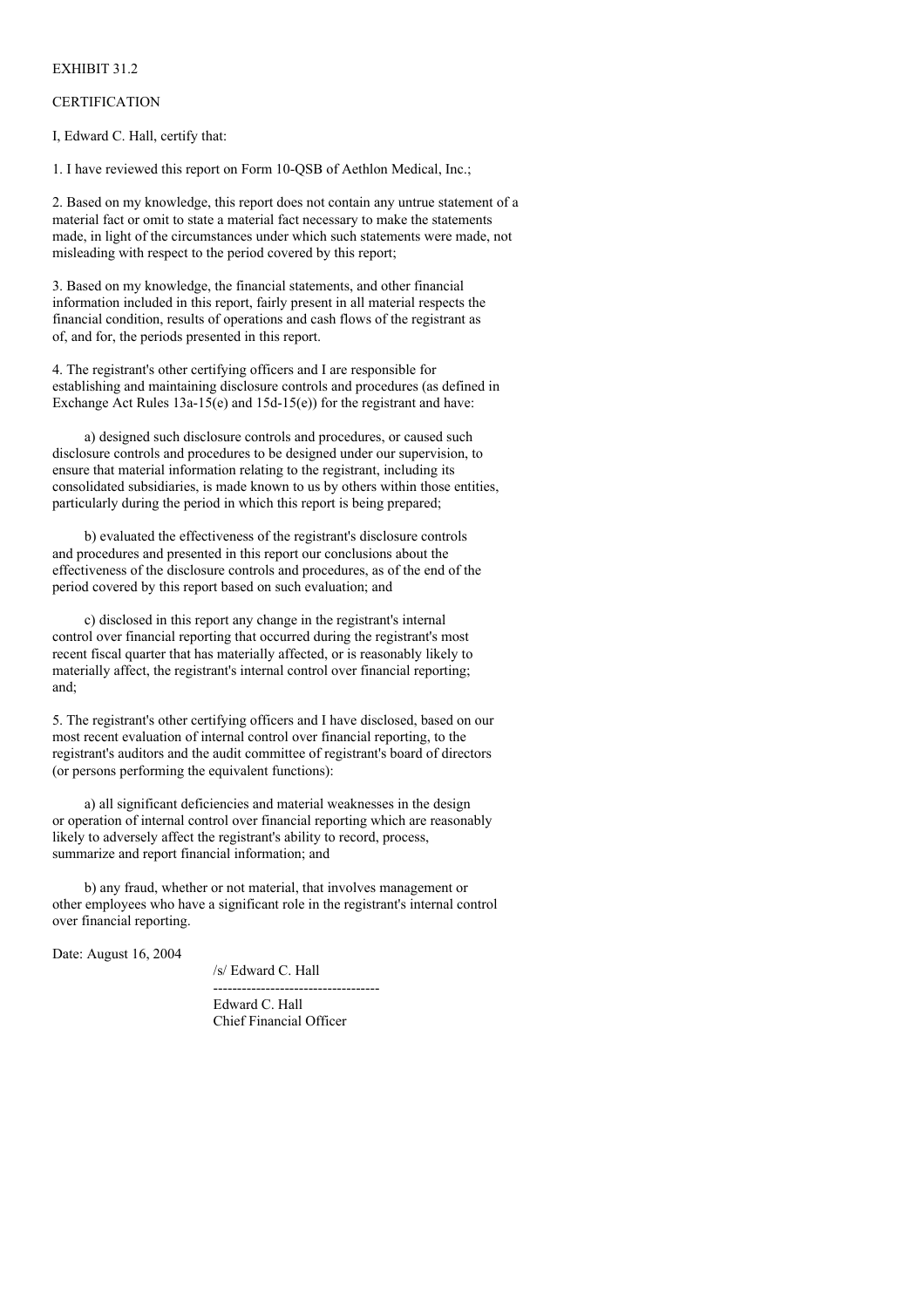#### EXHIBIT 32.1

CERTIFICATION PURSUANT TO 18 U.S.C. SECTION 1350, AS ADOPTED PURSUANT TO SECTION 906 OF THE SARBANES-OXLEY ACT OF 2002

In connection with the Aethlon Medical, Inc. Quarterly Report on Form 10-QSB for the quarter ended June 30, 2004 as filed with the Securities and Exchange Commission on the date hereof, I, James A. Joyce, Chief Executive Officer of the Company, certify, pursuant to 18 U.S.C. Section 1350, as adopted pursuant to Section 906 of the Sarbanes-Oxley Act of 2002, that, to the best of my knowledge:

1. Such quarterly report fully complies with the requirements of Section 13(a) or 15(d) of the Securities Exchange Act of 1934, as amended, and

2. The information contained in such Quarterly Report on Form 10-QSB fairly presents, in all material respects, the financial condition and results of operations of Aethlon Medical, Inc.

Date: August 16, 2004.

By: /s/ James A. Joyce James A. Joyce Chief Executive Officer

A signed original of this written statement required by Section 906, or other document authenticating, acknowledging, or otherwise adopting the signature that appears in typed form within the electronic version of this written statement required by Section 906, has been provided to Aethlon Medical, Inc. and will be retained by Aethlon Medical, Inc. and furnished to the Securities and Exchange Commission or its staff upon request.